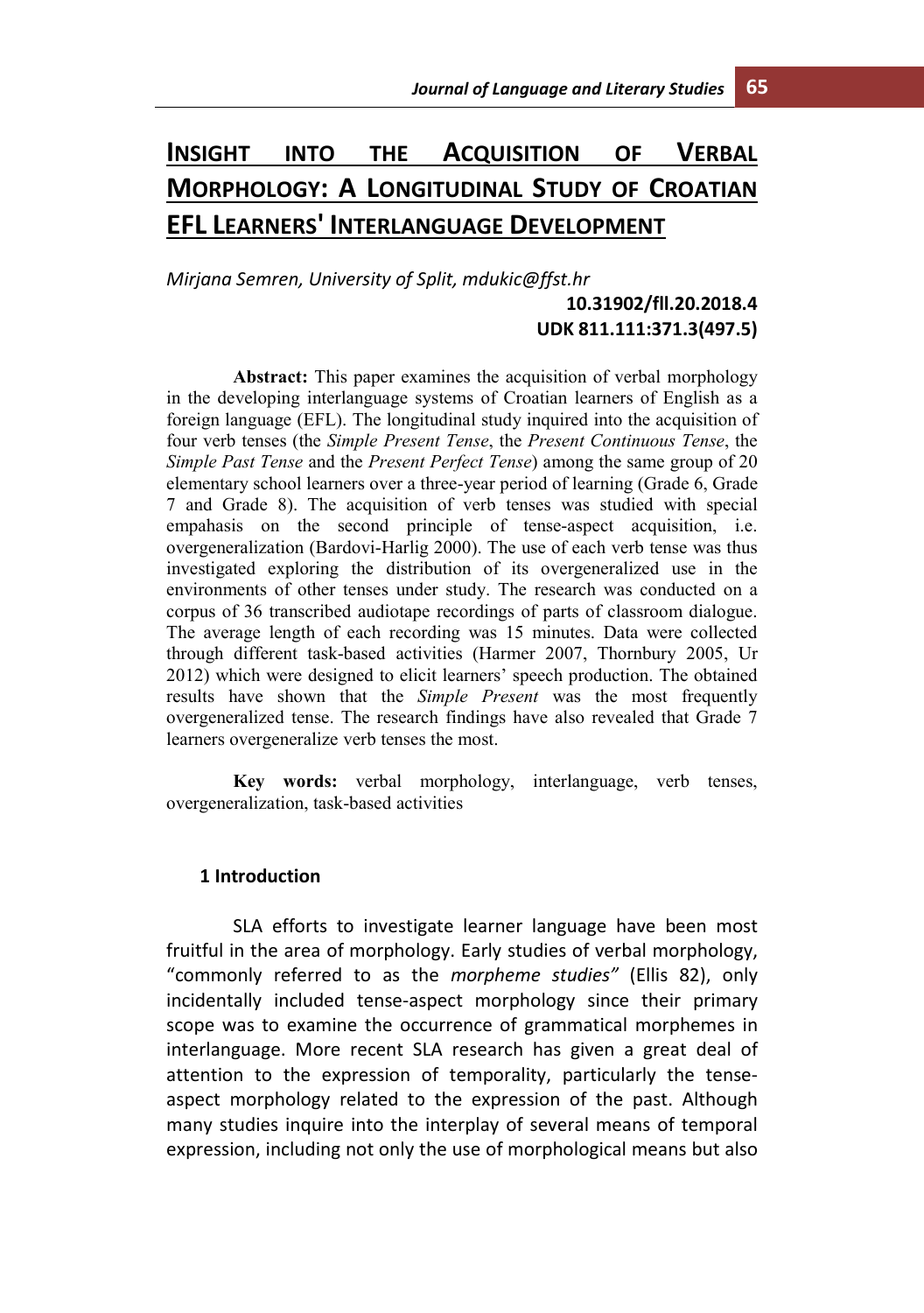## **66** *FOLIA LINGUISTICA ET LITTERARIA:*

the use of both pragmatic and lexical means, the present study, however, purely investigates the acquisition of verbal morphology. Insight into the acquisition of verbal morphology should reveal the ways in which the concept of temporality is conveyed and how it is reorganized over time as new tense-aspect forms enter the developing interlanguage systems. This insight has been achieved through the research of overgeneralization in the use of verb tenses in the speech production of Croatian EFL learners. A theoretical overview of the study is presented in the first part of the paper with the results obtained in the domain of overuse in the second part.

#### **2 Literature review**

Within SLA research, two main traditions of inquiry may be identified: the meaning-oriented and the form-oriented approaches to the acquisition of temporal expression. Meaning-oriented studies, as claimed by Bardovi-Harlig, "investigate a particular concept and ask how it is expressed" (1999, 346). In order to investigate, for example, the concept of the past or the future, such studies inquire into a full range of temporal expression, including pragmatic devices, lexical means and verbal morphology. Form-oriented studies which "follow a particular form and ask how and where it is used by learners" (Bardovi-Harlig 1999, 345) focus only on verbal morphology. Both approaches together, as noted by Bardovi-Harlig, "afford a better opportunity for understanding the acquisition of tense-aspect than either approach alone" (2000, 93).

In the acquisition of L2 English verbal morphology within the form-oriented approach, four general principles have been recognized (Bardovi-Harlig 2000, 111-112). First, acquisition is slow and gradual. Second, form often precedes function; that is, when verbal morphology first appears it is overgeneralized. Overgeneralization or overuse is the application of a tense-aspect form not only in a context where it applies, but also in a context where it does not apply. The third principle is that irregular morphology precedes regular morphology and finally, in the acquisition of compound verb tenses, a verb with a verbal suffix is acquired prior to an auxiliary verb.

Overgeneralization has been well-documented within a growing amount of mostly longitudinal research on the acquisition of temporal morphology by learners of various language backgrounds, whether in naturalistic or classroom settings. Examining the acquisition of English tense-aspect morphology produced by a L1 Japanese learner named Wes, Schmidt (147) reported cases of overuse as in the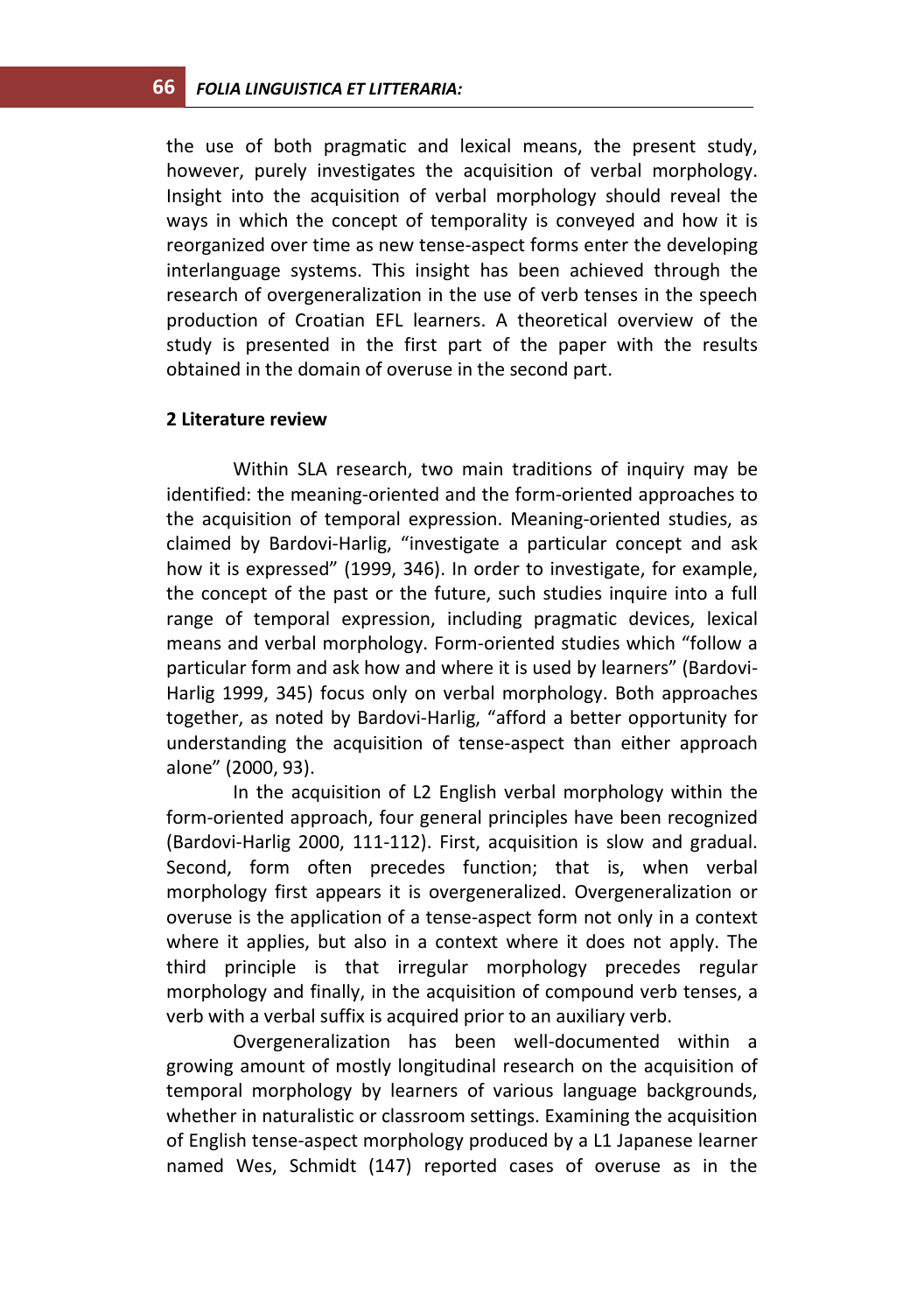following example: *"so yesterday I didn't painting."* According to Pica (148), L1 Spanish learners of English have been seen to overgeneralize as illustrated in *"(Every day) in the afternoon, I'm returning to my house and I have something to eat,"* whereas Klein (45) also found evidence supporting the overapplication of tense-aspect forms in the interlanguage production of a L1 Italian girl named Lavinia, such as *"Did you buy furniture here? I have bought here."* Bardovi-Harlig (1997, 242), examining the acquisition of past tense verbal morphology among 16 learners representing four different language backgrounds (Arabic, Japanese, Korean and Spanish), reported on the problems learners encounter when acquiring the *Present Perfect* and the *Simple Past*, as shown in *"I played base ball, our bat was broken, our ball was cut, I have finished my homework, and I came back"*.

Although cases of overuse clearly point to acquisitional problems, it has been claimed (Bardovi-Harlig 1997, 2000, Ellis 2008, Ortega 2009) that overgeneralization does not need to be interpreted negatively. When a new morphological feature enters the interlanguage system it automatically affects the existing tense-aspect forms, thus making the coexistence of the correct and overgeneralized forms only temporary, due to the learners' attempts to modify and adjust their grammatical knowledge into a rule-governed system. The process of reorganization of grammar knowledge representations, i.e. restructuring (McLaughlin and Heredia 217), has been typically captured as a U-shaped pattern of deveploment and has been defined as "the appearance of correct, or nativelike, forms at an early stage of development which then undergo a process of attrition, only to be reestablished at a later stage" (Sharwood Smith and Kellerman220). In other words, a U-shaped learning behaviour "involves learning, unlearning and relearning" (Jain and Stephan3). Cases of U-shaped learning behaviour have been found in both L1 (Cazden 1968, Brown 1973) and L2 acquisition research (Shirai 1990, Ibáñez 2013), especially with regard to the acquisition of past tense verbal morphology (past regular vs. past irregular).

The learners' restructuring of knowledge triggered by overuse of the emergent tense-aspect morphology may be intriguing to examine since it, hopefully, contributes to a better general understanding of how form-meaning associations become established in learner language. Therefore, the present study attempts to delineate the acquisition of morphosyntactic tense-aspect markings through the lens of overgeneralization in the interlanguage production of Croatian L2 learners of English.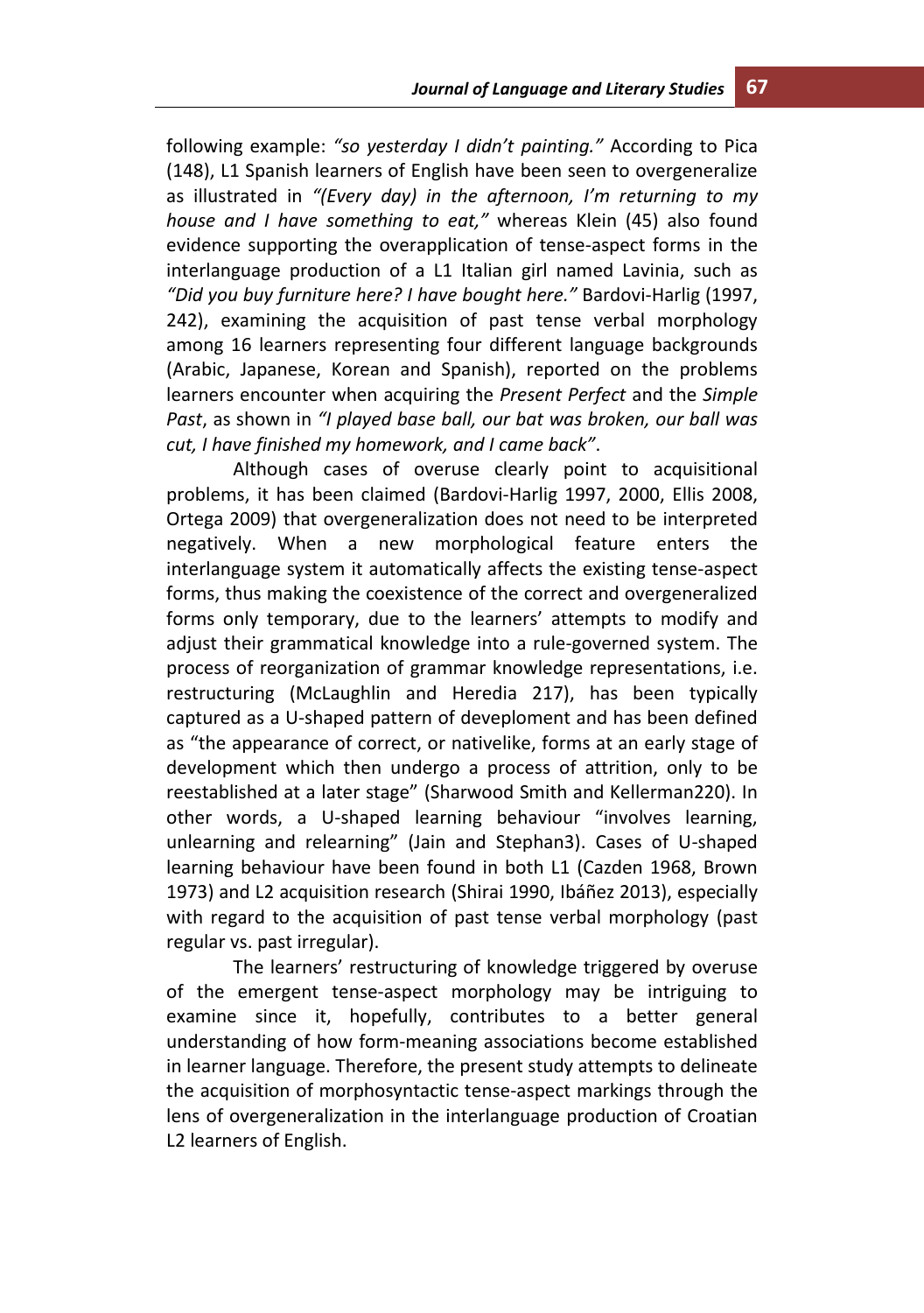#### **3 Aims of the study**

The aim of this study was to investigate the acquisition of verb tenses in terms of their overgeneralized use in the speech production of Croatian EFL learners over a three-year period of learning. The study attempted to answer the following questions:

- 1. What types of overgeneralization occur in the speech production of Croatian elementary school learners across Grade 6, Grade 7 and Grade 8?
- 2. What is the distribution of types of overgeneralization regarding the tense environment in which they occur in the speech production of Croatian elementary school learners across Grade 6, Grade 7 and Grade 8?

#### **4 Method**

 $\overline{a}$ 

### **4.1 Participants**

This longitudinal study was conducted among 20 Croatian elementary school learners of English as a foreign language. The same group of learners voluntarily participated in the study during the threeyear period of data collection, i.e in Grade 6, Grade 7 and Grade 8. Since the research started with Grade 6 learners who were aged 11-12, parental consent which was required according to the *Ethical Code for Research with Children* (Ajduković and Kolesarić 2003) was easily obtained due to the fact that the author was the learners' former English language teacher who was thus familiar not only with the learners but also with their parents. Moreover, along with the learners and their parents, the school headmaster was also informed about the aims of this research.

The starting age of EFL learning was the same for all the participants, that is, the learners had started learning English in Grade 1 since it is a compulsory school subject in Croatia<sup>1</sup>. According to the Croatian National Educational Standard – CNES (Ministry of Science, Education and Sports 2006), Grade 8 learners are expected to reach the A2 level<sup>2</sup> and possibly the lower band of the B1 level<sup>3</sup>based on the

 $1$  For more information about the education system of Croatia, visit the website of the Croatian Ministry of Science, Education and Sports, https://mzo.hr.

<sup>2</sup> A2 level global descriptor: "Can understand sentences and frequently used expressions related to areas of most immediate relevance (e.g. very basic personal and family information, shopping, local geography, employment). Can communicate in simple and routine tasks requiring a simple and direct exchange of information on familiar and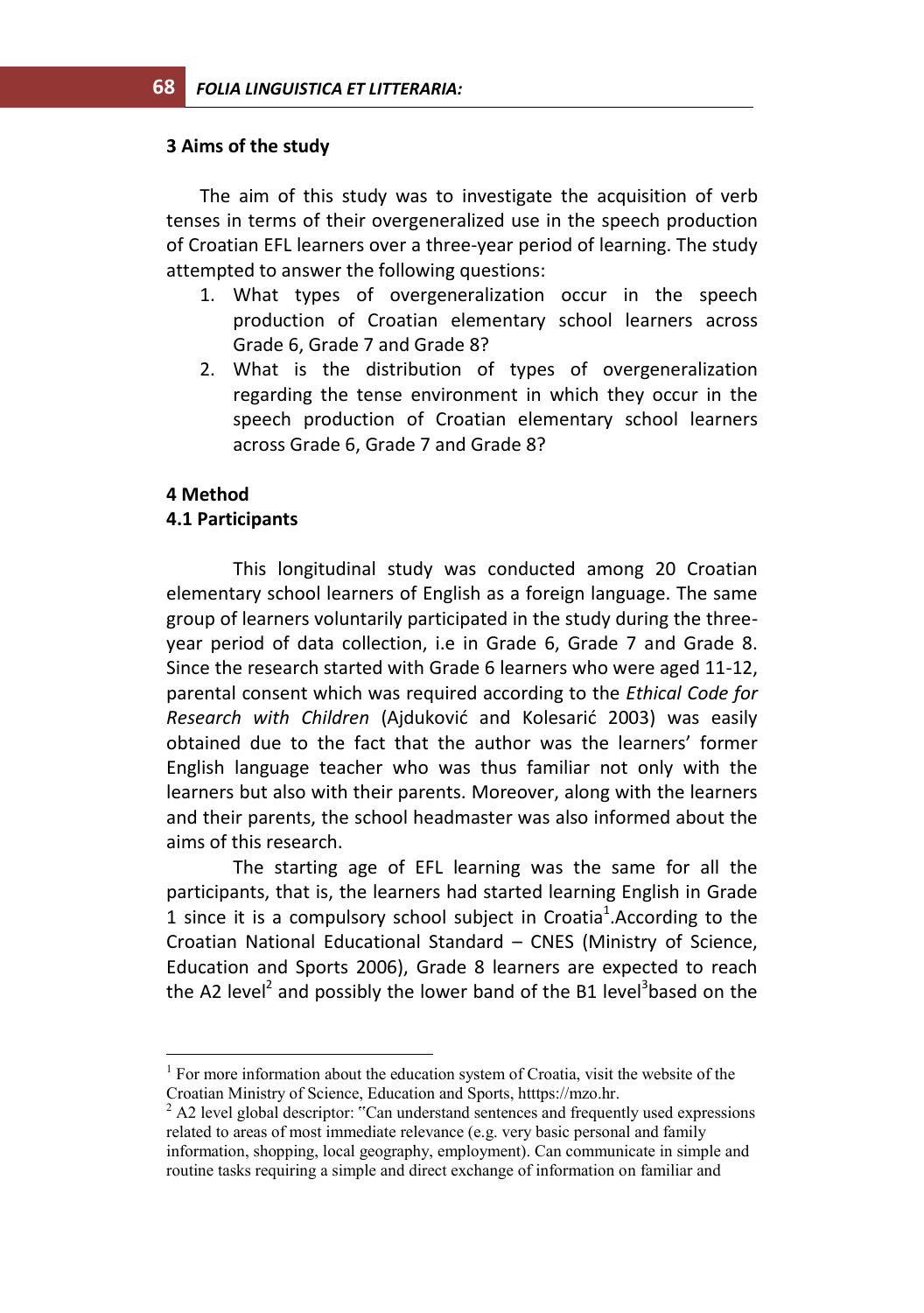Common European Framework of Reference – CEFR (Council of Europe 2001).

## **4.2 Data collection**

The data collection yielded 36 audiotape recordings (15 in Grade 6, 15 in Grade 7 and 6 in Grade 8) of parts of EFL classroom dialogue which were collected by the author. The total length of the recordings is 508 minutes. The average length of a recording is 15 minutes (minimal length is 13 minutes, maximal length is 24 minutes). Language data was elicited by means of different task-based activities which foster oral production, since "there is more talk, more balanced participation, more motivation and enjoyment" (Ur 2012, 121) in such production. These communicative activities were mostly designed following suggestions from the reasearch literature (Harmer 2007, Klippel 1984, Thornbury 2005, Ur 1992, 2012), whereas a smaller portion of them was tailored by the author. The task-based activities included activities such as *guess the lie* (Appendix 1), *questions and answers, discussions*(Appendix 2) *chain stories* (Appendix 3), *role-plays*, *questionnaires* (Appendix 4). All the activities were made in accordance with the CEFR level the learners were expected to have achieved. Furthermore, the duration of these activities was not interrupted until reaching a communicative goal which caused differences in the length of recordings.

#### **4.3 Data analysis**

1

The second step of analysis was to identify the use of four verb tenses (the *Simple Present*, the *Present Continuous*, the *Simple Past* and the *Present Perfect*) in the transcribed recordings. The selection of these verb tenses instead of some other tenses (e.g. the *Past Continuous*) can be accounted by the fact that they had been previously included in a broader piece of research (see Semren 2017) which investigated not only the order of acquisition of these four

routine matters. Can describe in simple terms aspects of his/her background, immediate environment and matters in areas of immediate need." (Council of Europe 24).

<sup>&</sup>lt;sup>3</sup> B1 level global descriptor: "Can understand the main points of clear standard input on familiar matters regularly encountered in work, school, leisure, etc. Can deal with most situations likely to arise whilst travelling in an area where the language is spoken. Can produce simple connected text on topics which are familiar or of personal interest. Can describe experiences and events, dreams, hopes and ambitions and briefly give reason and explanations for opinions and plans." (Council of Europe 24).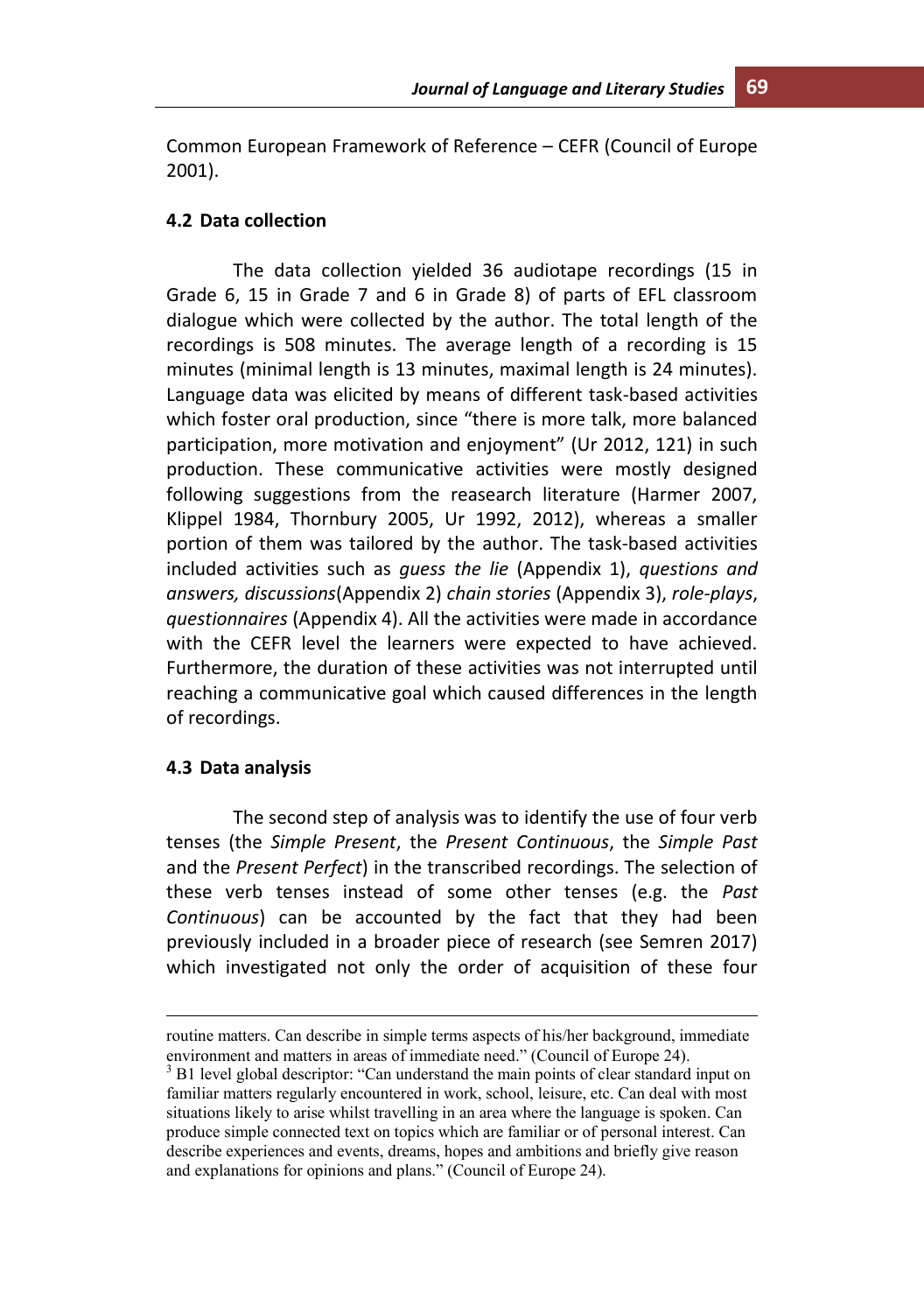tenses but also the order of acquisition of grammatical morphemes across the same group of learners, i.e. Grade 6, Grade 7 and Grade 8 learners. Moreover, in the previous research (see Semren 2017), the acquisition of the grammatical morphemes was also examined by means of task-based activities which were designed to elicit the use of the nine<sup>4</sup>morphemes among which are found the grammatical morphemes constituting the *Present Perfect*. For this reason, some of the communicative activites provided a wider range of morphemes, i.e. verb tenses to be used in, for instance, discussions, whereas the questionnaire primarily focused on the use of the *Present Perfect* which, in turn, was closely releated to the use of the *Simple Past*.

In the third step of analysis, the use of the selected tenses was examined regarding their overuse, thus distinguishing four types of overgeneralization. The identified types of overgeneralization were classified according to the tense environment in which they occurred. For instance, Grade 7 learners overgeneralized the *Simple Past* in the sentence *I often lost mobile phone* although the adverb of frequency *often* clearly indicated that the use of the *Simple Present* is required since it denotes habitual and regular action. Therefore, this example was classifed as *Simple Past* overgeneralization, that is of the *Simple Past* – *Simple Present* subtype. The tense environment was recognized following the rules of grammar adopted from Filipović (1969), Leech (2004) and Swan (2009).

Also, it should be pointed out that ambiguous examples such as *he is put bodies on the floor* (is putting/put),*the criminal is came in front of the office* (is/came), *were you last summer went to sea?* (Did you go to the sea last summer?/Were you at the sea last summer?), *Do you training football?* (Do you train/Are you training)*, the boy is run er coming* (runs/is running/is coming), *NE ZNAJU GA. ZATO JER because*  he...he is always forgets it (he always forgets/he is always forgetting<sup>5</sup>), *What did you doing?* (are you doing/did you do)and similar were not included in the data analysis. Also, repetitions such as *No, I think that I was watch watched one film movie*, *He acts he is acting with other* 

 $\overline{a}$ 

<sup>&</sup>lt;sup>4</sup> The grammatical morphemes within the previous study (Semren 2017) included: third person singular *(-s)*, auxiliary verb *be*, progressive *(-ing)*, past regular *(-ed)*, past irregular, auxiliary verb *have*, past participle *(-en)*, present tense copula *be* and the past tense copula *be*.

<sup>5</sup> The *Simple Present* of the verb *forget* refers to a mental state. However, in idiomatic colloquial speech the *Present Continuous* form is often preffered to the regular *Simple Present* form since it is regarded as a more polite method of expressing a mental attitude (Leech 2004). Since these rather detailed differences in the use of the two verb tenses exceed the CNES (Ministry of Science, Education and Sports 2006) framework, examples such as this one along with similar ones were excluded from the analysis.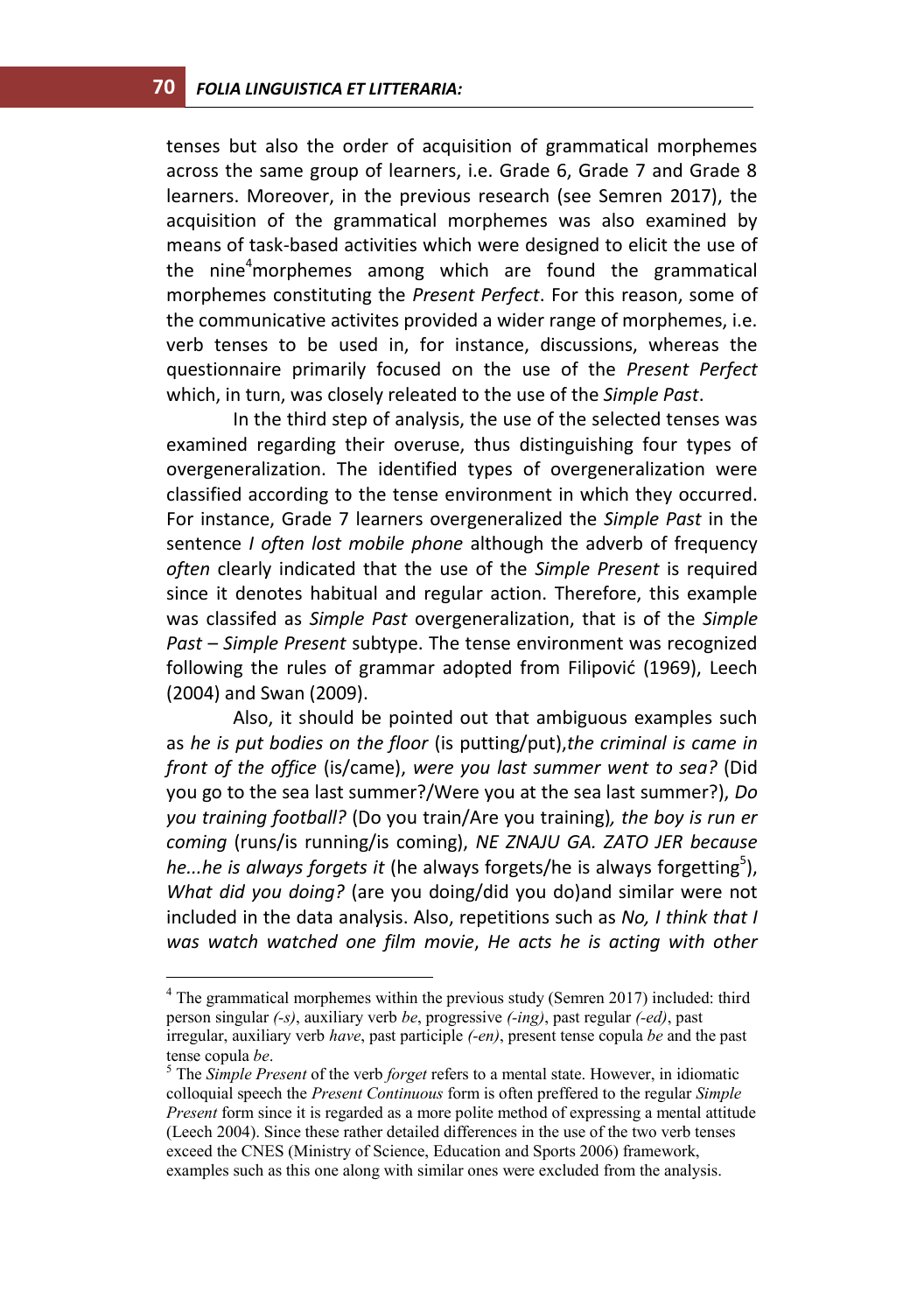*famous... actors* or *I was er... I was get up and I couldn't stay in bed* were not seen to fall within the parameters of the analysis.

Furthermore, a smaller amount of the oral production data across Grade 7 and Grade 8 referred to conditional clauses which the learners were not expected to have learned yet, according to the CNES<sup>6</sup> (Ministry of Science, Education and Sports 2006). For this reason, language samples such as *If I could change one thing that happened to me today I will replace replace second class, If I could I will er change him and instead of test I will put a normal class* were excluded from the data analysis as well.

However, the only exception to what the learners were not expected to have acquired according to the CNES (Ministry of Science, Education and Sports 2006) pertained to the sequence of tenses, i.e. indirect speech<sup>7</sup> as in He said he give me, She asked who...did that and *I* said that *I* don't know, *I* thought they are knocking, *I* told them that it *was some kind of mistake that the teacher mistaked that I actually got an...er er A.* Since these interlanguage samples kept frequently reappearing across Grade 6, Grade 7 and Grade 8, thus enlarging the sample size, they were included in the analysis.

In the final step, the distribution of overgeneralization types was quantitatively analysed across Grade 6, Grade 7 and Grade 8. The classification of four types of overgeneralizationin different tense contexts illustrate the following examples from the corpus:

> TYPE 1: *Simple Present* overgeneralizations a) *Simple Present – Simple Past*  Example 1 (Grade 8) L4<sup>8</sup>: That is what I learned but there *are* too much irregular verbs that we had to knew.

> b) *Simple Present – Present Continuous*  Example 2 (Grade 7) L9: I usually spend money on clothes but now I *save* because we will go to Poreč.

 $\overline{a}$ 

<sup>6</sup> According to the CNES (Ministry of Science, Education and Sports 2006), upon finishing Grade 8, learners are expected only to recognize the use of both the first and the second type of conditional clauses.

<sup>7</sup> According to the CNES (Ministry of Science, Education and Sports 2006), upon finishing Grade 8, learners are expected to be able to report something said earlier when the verb in the main clause is the present tense.

<sup>&</sup>lt;sup>8</sup>In the transcripts, numbers were used instead of the learners' names so as to protect their anonymity.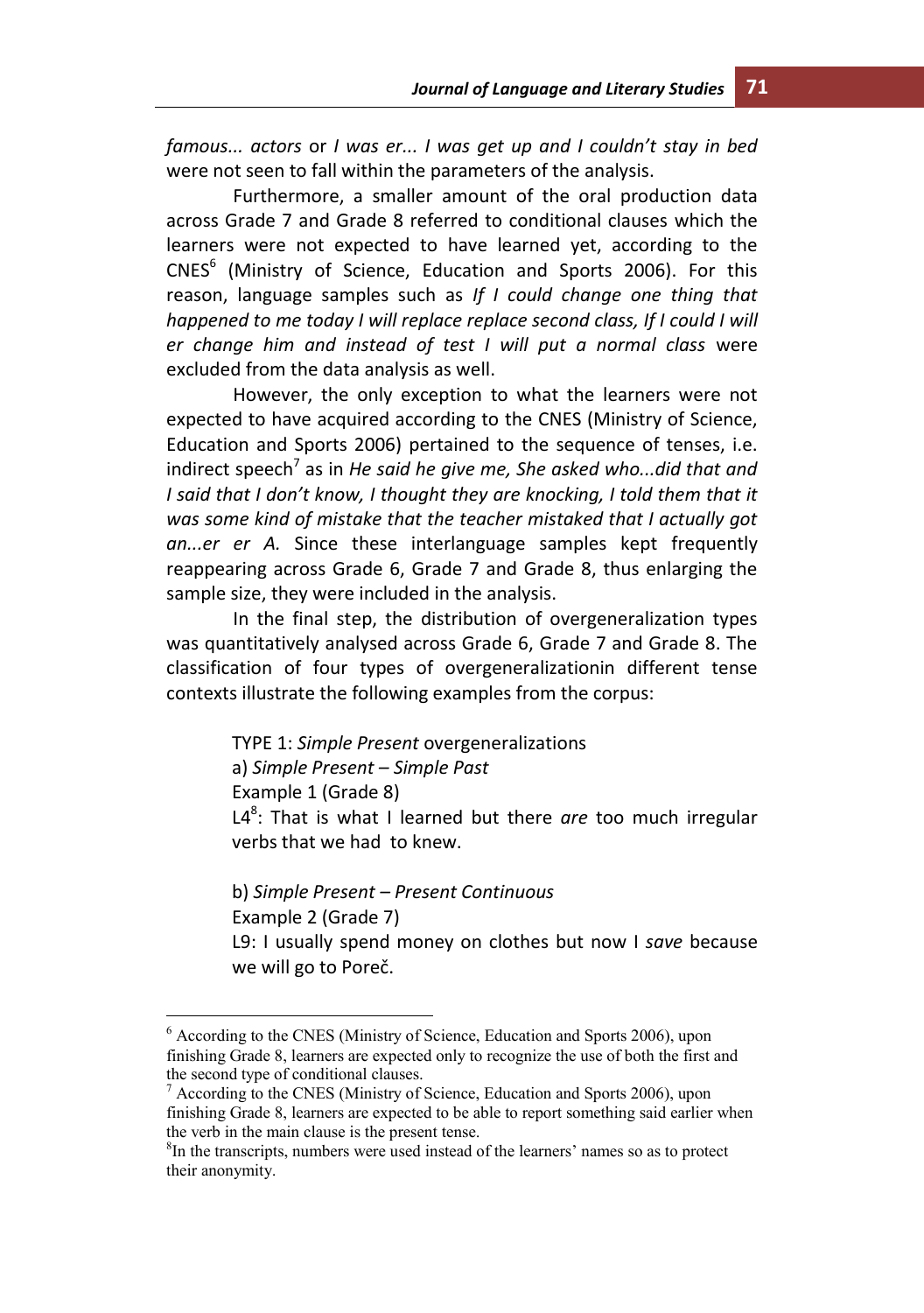## c) *Simple Present – Present Perfect*  Example 3 (Grade 7)

L8: Er… me… in my opinion… the… change in fashion er does make people buy clothes they don't really need but I don't buy… clothes… or I don't need. I always buy... what… is er… what I think er it is necessary for me and I know some people... they have er… bunch of clothes they never *wear<sup>9</sup>* or er – T: Aha.

L8: or they wore it once… or twice.

## TYPE 2: *Present Continuous* overgeneralizations a) *Present Continuous – Simple Present*

Example 1 (Grade 7)

L3: Poor… poor people and I think that is sad and we need to tell the world that they need help because they *are living<sup>10</sup>*on the beach and every day they need to I don't know mmm walk around the Hawaii to find some food and other things.

b) *Present Continuous–Simple Past* 

Example 2 (Grade 8)

 $\overline{a}$ 

T: Because there was just one kindergarten, hm? You all went to the same kindergarten?

L6: Ten of us *is going*… to this errr… same er kindergarten

c) *Present Continuou s– Past Continuous* Example 3 (Grade 6) L8: Which weather was /yesterday/?

<sup>&</sup>lt;sup>9</sup> According to the CNES (Ministry of Science, Education and Sports 2006), at the end of Grade 7, learners are supposed to have acquired the *Present Perfect* denoting an action (affirmative, interrogative and negative form). Since the *Present Perfect* is normally used with the time expressions meaning at some/any time up to now (for instance *ever, never, already, yet*) (Filipović 1969, Leech 2004, Swan 2009), the learner's intened message was to convey that there are some people who have bunch of clothes they have never worn. In other words, the learner's speech production indicates a result of some indefinite action in the past which is reinforced adverbially. However, *have* never *worn* can co-occur with *wear*.

<sup>&</sup>lt;sup>10</sup> Regardless of the fact that Grade 7 learners were presumed to be familiar with the differences in use between the *Simple Present* and the *Present Continuous* as indicated by the CNES (Ministry of Science, Education and Sports 2006), there were other examples in the corpus such as *After that he has lunch...and er after lunch he is going at work, He er...in eight p.m. he is watching TV and after that he is going to bed, I don't think er think they are checking that clothes that is all...clear or not clear* which demonstrate the opposite. The indefinite form of the *Simple Present* should have been used since it denotes an established habit (Filipović 1969, Leech 2004).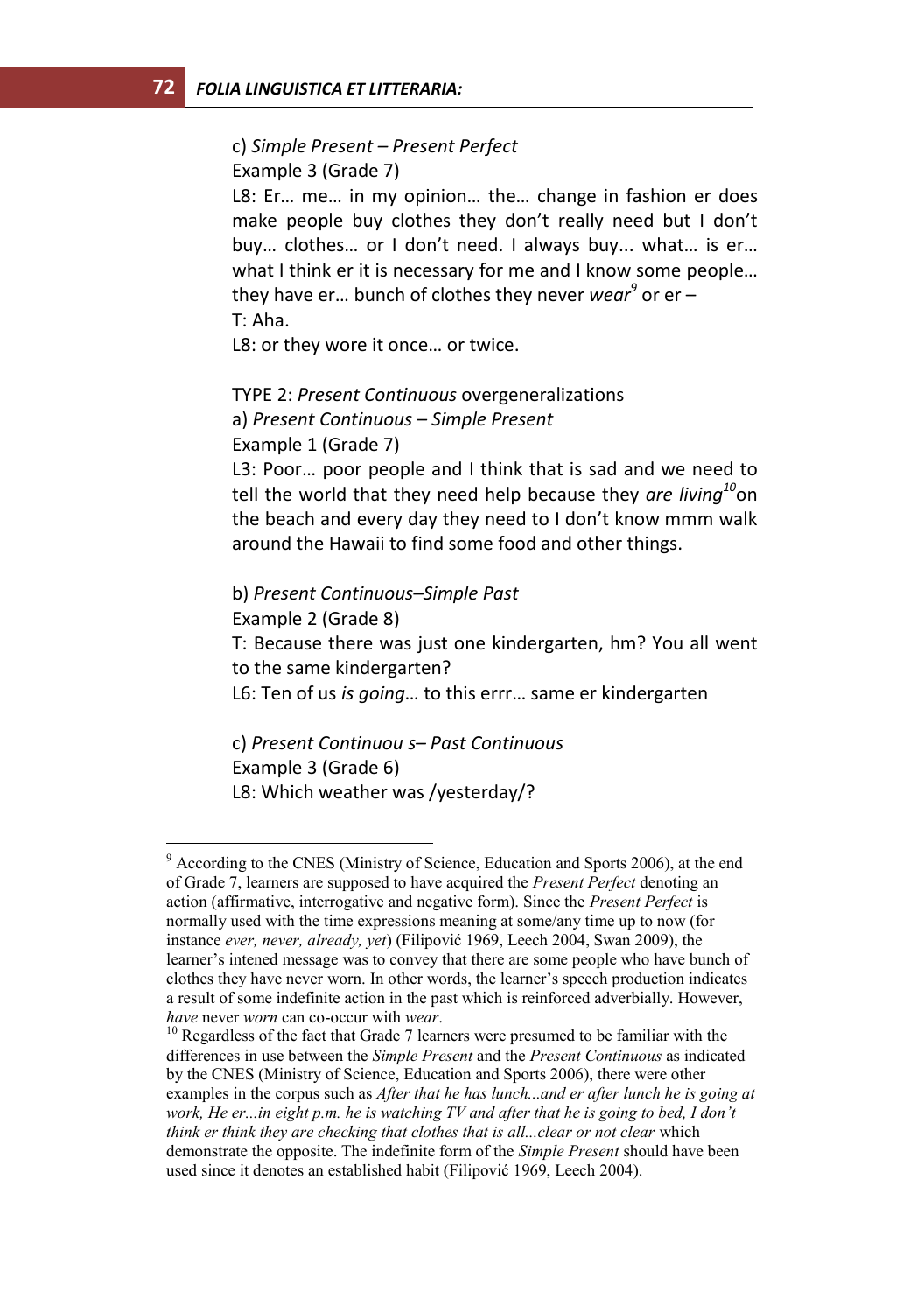L1: *It's raining* like today.

TYPE 3: *Simple Past* overgeneralizations a) *Simple Past – Simple Present* Example 1 (Grade 6) L6: A boy meets a girl in the book shop. T: OK. In the book shop. Er (naming the learner)… would you stop? L6: And er first look he*wa s*in love with her. The girl thinks the boy is ugly and boring.

b) *Simple Past – Present Continuous* (expressing the future (F) action)

Example 2 (Grade 7)

T: So what are you doing this weekend?

 $L: I -$ 

 $\overline{a}$ 

T: This weekend?

L: I… er *did* er when I… in er woods with er my dog and er er – T: You too? Good old friends.

c) *Simple Past – Present Continuous* (expressing the present (P)

action) Example 3 (Grade 7)

L2: I see errr very very messup messed up er… er woman

because er the dog *pulled* her.

d) *Simple Past – Present Perfect* 

Example 4 (Grade 7)

T: What do you think about that… about second hand shops?... Do you like that idea of buying things in second hand shops? Yes, (naming the learner)?

L1: I don't think that's lame or that's for somebody for er who does… doesn't have money. It's cool and I never *saw<sup>11</sup>* that shop in er Split and er I think that's er for the normal kids who buys err errr clothes but if your err parents don't have a lot of money you can… buy those clothes in that errshop. T: Aha… OK.

<sup>11</sup>Even though the use of *saw* seems to be interchangeable with *have* never *seen*, this particular learner wanted to state that such a type of clothing shop had not been previously noticed in her/his hometown. Therefore, due to "past with present relevance" (Leech 30) acompanied by the time expression indicating the present moment, i.e. *never*, the author identified the *Present Perfect* as the targeted tense.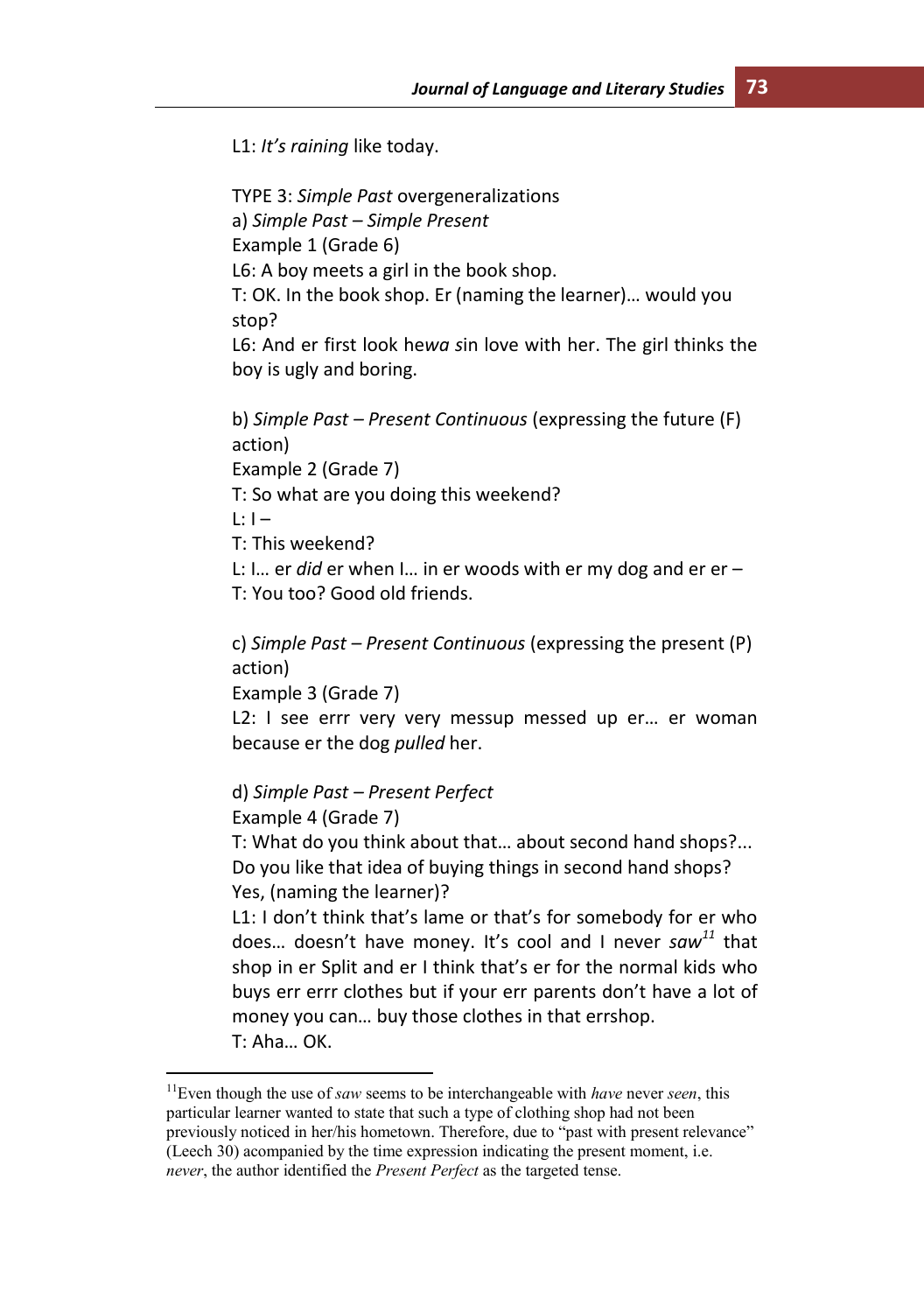e) *Simple Past – Past Perfect* Example 5 (Grade 7) L3: When I was a child er I had milk teeth and after when they *fell* out I put them un under the pillow and I wait – T: Aha. L3: for my tooth fairy. T: Aha. OK.

f) *Simple Past (past regular) – Simple Past (past irregular)*  Example 6 (Grade 6) L2: He errr criminal opened the window and *runned* away.

TYPE 4: *Present Perfect* overgeneralizations a) *Present Perfect – Simple Past*  Example 1 (Grade 7)

L1: Yes my all English teachers… *have been<sup>12</sup>* good because… er they knew... how... explain... the... tasks or words or something like that and er... they never asked too much.

## **5 Results and discussion**

 $\overline{a}$ 

This section presents the results of the data analysis. The results addressing the first research question of this study are presented in Table 1.

|                                                                  | Simple Present overgeneralizations     | 122 (42%)  |  |  |  |  |  |  |
|------------------------------------------------------------------|----------------------------------------|------------|--|--|--|--|--|--|
|                                                                  | Present Continuous overgeneralizations | 60 (20%)   |  |  |  |  |  |  |
|                                                                  | Simple Past overgeneralizations        | 110 (37%)  |  |  |  |  |  |  |
|                                                                  | Present Perfect overgeneralizations    | 2(1%)      |  |  |  |  |  |  |
|                                                                  | <b>TOTAL</b>                           | 294 (100%) |  |  |  |  |  |  |
| Table 1. Types of overgeneralization in the speech production of |                                        |            |  |  |  |  |  |  |
|                                                                  | Croatian EFL learners - general data   |            |  |  |  |  |  |  |

As can be seen in Table 1, there were 4 identified types of overgeneralization in the learners' speech production during the observation period (Grade 6, Grade 7 and Grade 8) which accounted for 294 cases of overuse. Most of the overgeneralizations were

 $12$ Since Grade 7 learners were engaged in the discussion about their former English language teachers which is supported by the speech sample of another learner, i.e. *I had er three English teachers and they were all...er good. They were all good to me. Errr they were...they mmm...mmmm...they pushed me...err in front and they helped me...in in the school way*, it might be stated that the *Simple Past*, "in that it deals with past events, is the natural form of verb to employ in narrative" (Leech 10).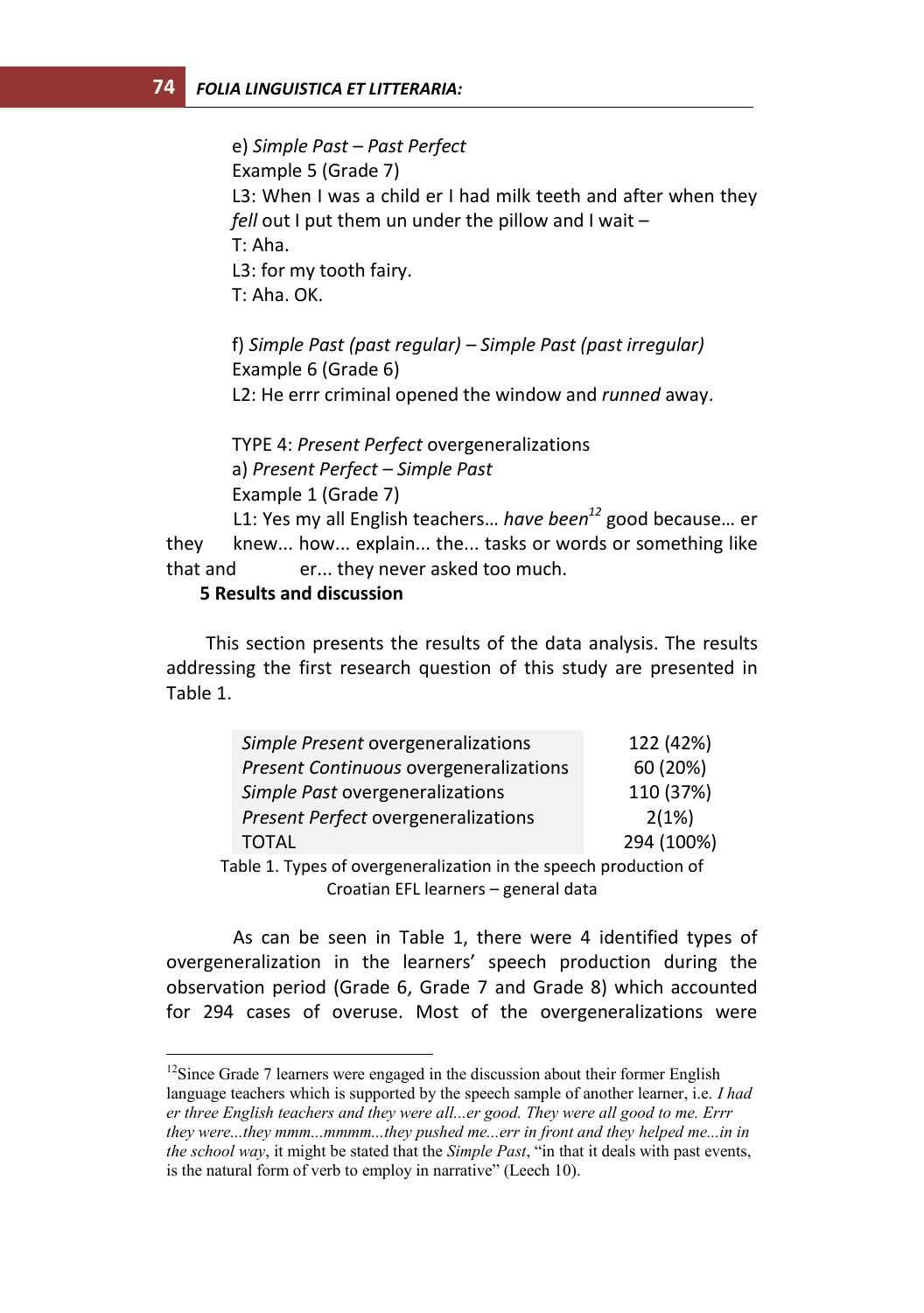overuses of the *Simple Present* (42% or 122 of 294 overgeneralizations) while a slightly lower percentage of overuse occured for the *Simple Past* (37% or 110 of 294 overgeneralizations). Cases of *Present Continuous* overuse accounted for 20% of the overgeneralizations, whereas only 2 cases (1%) of *Present Perfect* overuse occured in the overall corpus.

To answer the second research question, each type of overgeneralization has been examined according to the tense environment in which it occured. The results summarizing the distribution of different types of ovegeneralization are shown in separate tables (Table 2, Table 3, Table 4 and Table 5).

| Grade        | Simple      |     |   | Present    |   | Present | <b>TOTAL</b> |      |  |
|--------------|-------------|-----|---|------------|---|---------|--------------|------|--|
|              | Past        |     |   | Continuous |   | Perfect |              |      |  |
|              | N           | %   | N | %          | N | %       | Ν            | %    |  |
| 6            | 31          | 27% | 2 | 29%        | 0 | 0%      | 33           | 27%  |  |
| 7            | 62          | 55% | 4 | 57%        | 2 | 100%    | 68           | 56%  |  |
| 8            | 20          | 18% | 1 | 14%        | 0 | 0%      | 21           | 17%  |  |
| <b>TOTAL</b> | 100%<br>113 |     |   | 100%       | 2 | 100%    | 122          | 100% |  |

Table 2. Distribution of *Simple Present*overgeneralizations across Grade 6, Grade 7 and Grade 8

As can be observed from Table 2, a total of 122 overgeneralizations of the *Simple Present* were produced over a threeyear period of learning. The *Simple Present* overgeneralizations were most frequent in Grade 7 (56% or 68 of 122 overgeneralizations). Overuse of the same tense was almost twice less frequent in Grade 6 (27% or 33 of 122 overgeneralizations) when compared to Grade 7. The least frequent overuse of this tense appeared in Grade 8 (17% or 21 of 122 overgeneralizations).

The results also indicate that most of the overgeneralizations of the *Simple Present* occurred in the environment of the *Simple Past* (92% or 113/122). The *Present Continuous* environment was the second most common environment (6% or 7/122) for the same type of overgenaralization. Overuse of the *Simple Present* in the *Present Perfect* environment occurred only in Grade 7 (2% or 2/122). Moreover, it was the least common overuse of this type.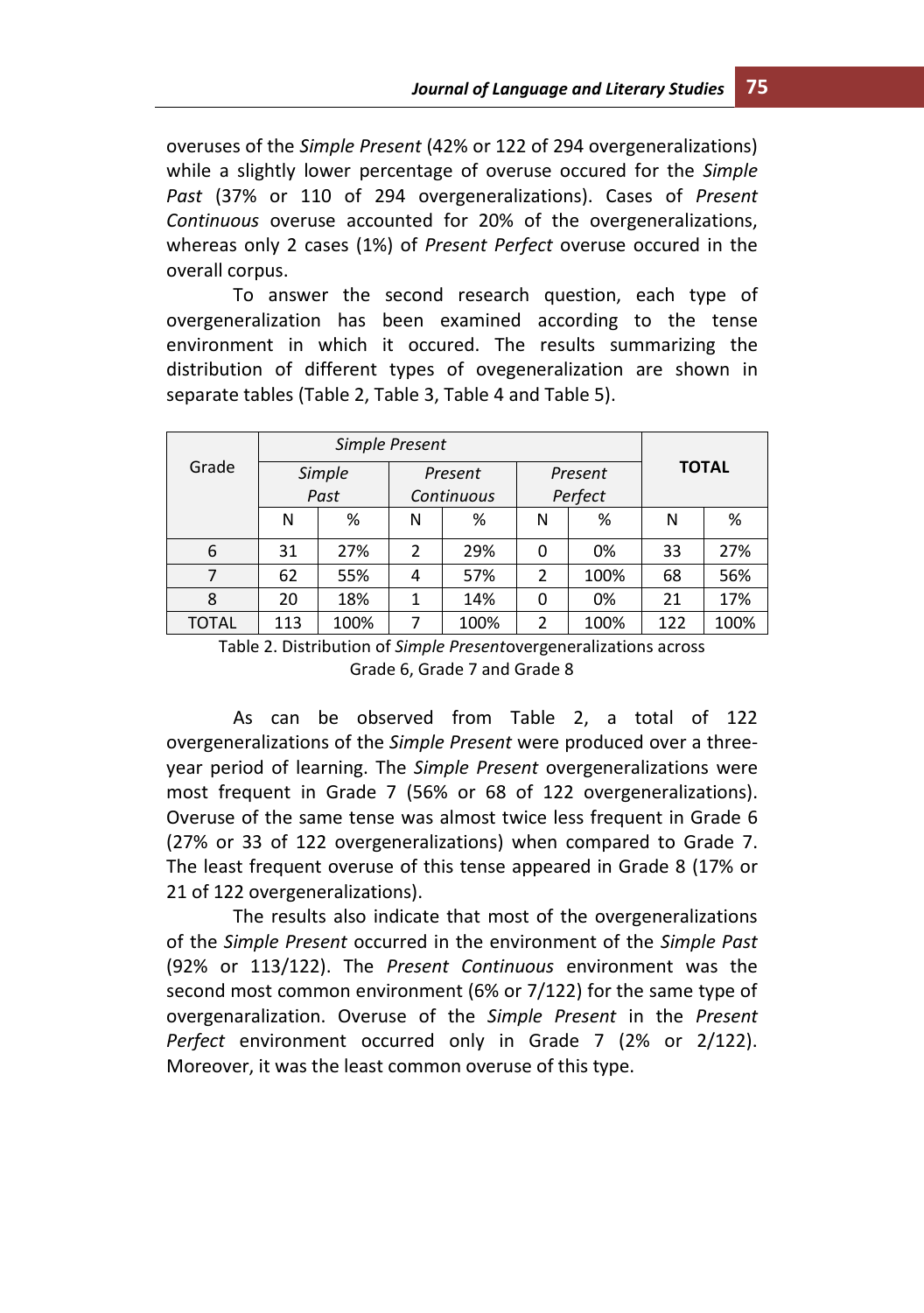|              |         | Simple |               | Simple |   | Past       | <b>TOTAL</b> |      |  |
|--------------|---------|--------|---------------|--------|---|------------|--------------|------|--|
| Grade        | Present |        |               | Past   |   | Continuous |              |      |  |
|              | N       | %      | N             | %      | N | %          | N            | %    |  |
| 6            | 11      | 24%    | $\mathfrak z$ | 33%    | 2 | 25%        | 15           | 25%  |  |
|              | 25      | 54%    | 1             | 17%    | 4 | 50%        | 30           | 50%  |  |
| 8            | 10      | 22%    | 3             | 50%    | 2 | 25%        | 15           | 25%  |  |
| <b>TOTAL</b> | 46      | 100%   | 6             | 100%   | 8 | 100%       | 60           | 100% |  |

Table 3. Distribution of *Present Continuous* overgeneralizations across Grade 6, Grade 7 and Grade 8

The findings in Table 3 show a total of 60 overgeneralizations of the *Present Continuous* out of which 30 (50%) were produced in Grade 7. The results also reveal equally distributed overuse of the same tense in Grade 6 and Grade 8 (25% or 15 of 60 overgeneralizations).

Furthermore, it can be also observed that the most frequent overuse of the *Present Continuous* was identified in the *Simple Present* environment (77% or 46/60). The second most frequent overuse of the same tense occurred in the environment of the *Past Continuous* (13% or 8/60) while the third identified overuse appeared in the *Simple Past* environment (10% or 6/60).

|              | Simple Past |     |             |     |       |              |         |          |                |     |        |          |              |     |
|--------------|-------------|-----|-------------|-----|-------|--------------|---------|----------|----------------|-----|--------|----------|--------------|-----|
|              | Simple      |     | Pres.       |     | Pres. |              | Pres.   |          | Past           |     | Simple |          | <b>TOTAL</b> |     |
| Grade        | Present     |     | Cont. $(F)$ |     | Cont. |              | Perfect |          | Perfect        |     | Past   |          |              |     |
|              |             |     |             |     |       | (P)          |         |          |                |     |        | (irreg.) |              |     |
|              | Ν           | %   | N           | %   | Ν     | %            | N       | %        | N              | %   | N      | %        | N            | %   |
| 6            | 24          | 41  | 0           | 0   | 0     | 0            | 0       | 0        | $\overline{2}$ | 6   | 5      | 71       | 31           | 28  |
| 7            | 33          | 57  | 1           | 100 | 1     | 100          | 9       | 100      | 29             | 88  | 2      | 29       | 76           | 69  |
| 8            | 1           | 2   | 0           | 0   | 0     | $\mathbf{0}$ | 0       | $\Omega$ | 2              | 6   | 0      | 0        | 3            | 3   |
| <b>TOTAL</b> | 59          | 100 | 1           | 100 | 1     | 100          | 9       | 100      | 33             | 100 | 7      | 100      | 110          | 100 |

Table 4. Distribution of *Simple Past* overgeneralizations across Grade 6, Grade 7 and Grade 8

As for *Simple Past* overgeneralizations, Table 4 illustrates a total of 110 overgeneralizations out of which a great proportion of overuse occurred in Grade 7 (69% or 76 of 110 overgeneralizations). Grade 6 learners provided 28% (31 of 110 overgeneralizations) whereas Grade 8 learners only 3% (3 of 110) of *Simple Past* overuse.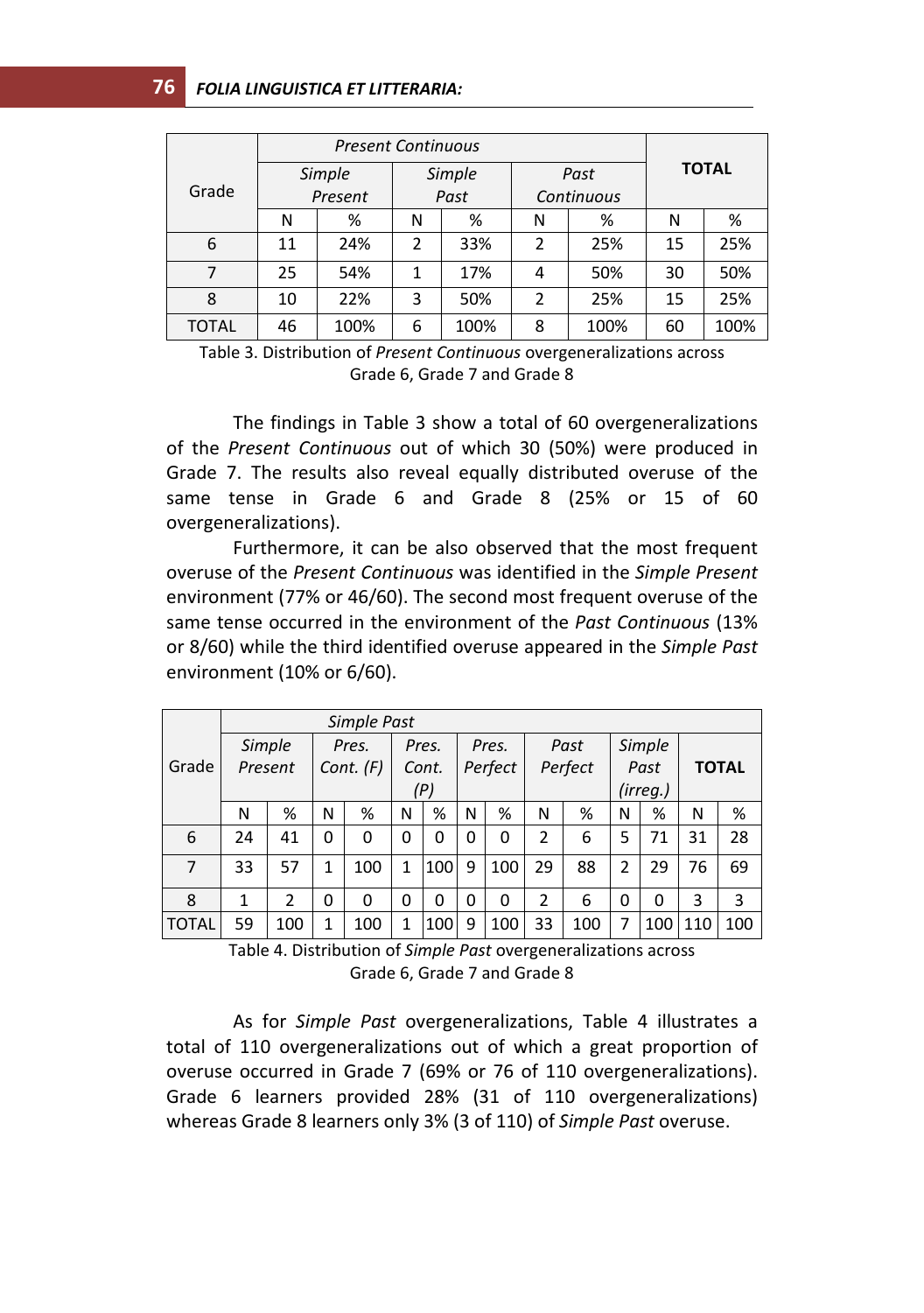Examining the distribution of *Simple Past* overgeneralizations it can be noticed that cases of its overuse most commonly appeared in environments associated with the *Simple Present* and the *Past Perfect*. The *Simple Present* environment accounted for 54% (59/110) of overgeneralizations while the *Past Perfect* accounted for 30% (33/110) of overuse.

Surprisingly, only Grade 7 learners used the *Simple Past* in *Present Continuous* and *Present Perfect* contexts. Only one overuse of the *Simple Past* occurred in the environment of the *Present Continuous* in both present and future contexts as opposed to nine cases of *Simple Past* overgeneralizations in the *Present Perfect* environment, accounting for 8% of overuse. Additionally, Grade 7 learners produced a somewhat lower overuse (2% or 2/110) of past regular in the environment of past irregular when compared to Grade 6 learners (5% or 5/110).

|              | Present Perfect |      |  |  |  |  |  |
|--------------|-----------------|------|--|--|--|--|--|
| Grade        | Simple Past     |      |  |  |  |  |  |
|              |                 | %    |  |  |  |  |  |
|              |                 | 50%  |  |  |  |  |  |
|              |                 | 50%  |  |  |  |  |  |
|              |                 | 0%   |  |  |  |  |  |
| <b>TOTAL</b> |                 | 100% |  |  |  |  |  |

Table 5. Distribution of *Present Perfect* overgeneralizations across Grade 6, Grade 7 and Grade 8

The results in Table 5 display a total of only 2 overgeneralizations of the *Present Perfect*. Overuses of this tense appeared in the *Simple Past* environment in both Grade 6 and Grade 7 (1 overgeneralization per grade).

Based on the obtained findings of this study (see Table 2, Table 3, Table 4 and Table 5), it appears that Grade 7 learners overuse verb tenses the most (60% or 175 of 294 overgeneralizations). Among the four types of overgeneralization, Grade 7 learners most frequently overused the *Simple Past* (43% or 76/175 overgeneralizations) (Table 4). Although overuse of the *Simple Past* in the *Simple Present* context in Grade 7 prevailed over other tense environments, the same type of overuse was approximately twice less common (19% or 33/175) (Table 4) when compared to the overuse of the *Simple Present* in the *Simple Past* context (35% or 62/175) (Table 2).

To sum up, it seems that acquisition of temporal morphology in terms of overuse in different tense contexts can be captured as U-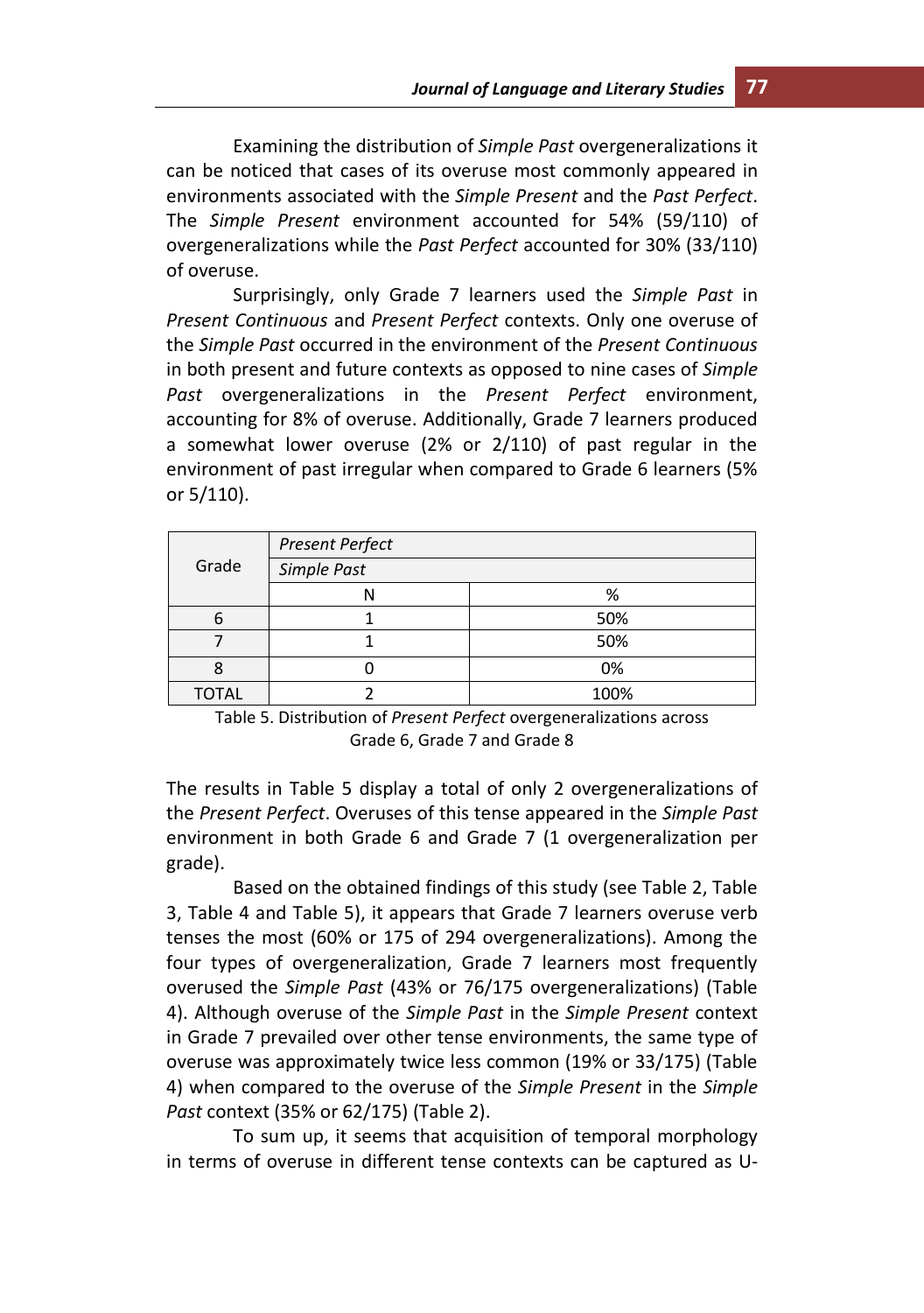shaped learning behaviour, though the U-shaped curve is upside down. An inverted U-shaped curve, as indicated by Strauss (1982), appears when the percentage of overuse is plotted instead of the percentage of appropriate useof verb tenses as indicated in Figure 1.



Figure 1. An inverted U-shaped development of Croatian EFL learners acquiring temporal morphology

From the figure above it can be noticed that the *Present Perfect* is the only tense for which acquisition does not demonstrate Ushaped performance. The absence of a U-shaped curve for this tense will be addressed somewhat later. Regarding all other tenses, it seems that the amount of overuse in Grade 7 in comparison to Grade 6 resulted in an increase which, quite expectedly, decreased in Grade 8. Even though the *Simple Present* and the *Simple Past* exhibited lower overgeneralization scores in Grade 8 as opposed to Grade 6, the *Present Continuous* did not show the same declining pattern of overuse. Nevertheless, it might be claimed that this U-shaped behaviour points to the reorganization of existing linguistic knowledge and advancement towards more target-like use in the developing interlanguage system of Grade 8 learners.

Furthermore, it might be also claimed that the U-shaped curve resulted from the interaction between the learner's voluntary participation and the task-based activity. When the learners were not willing to participate in a predetermined communicative activity, they were given the opportunity to select another activity of their choice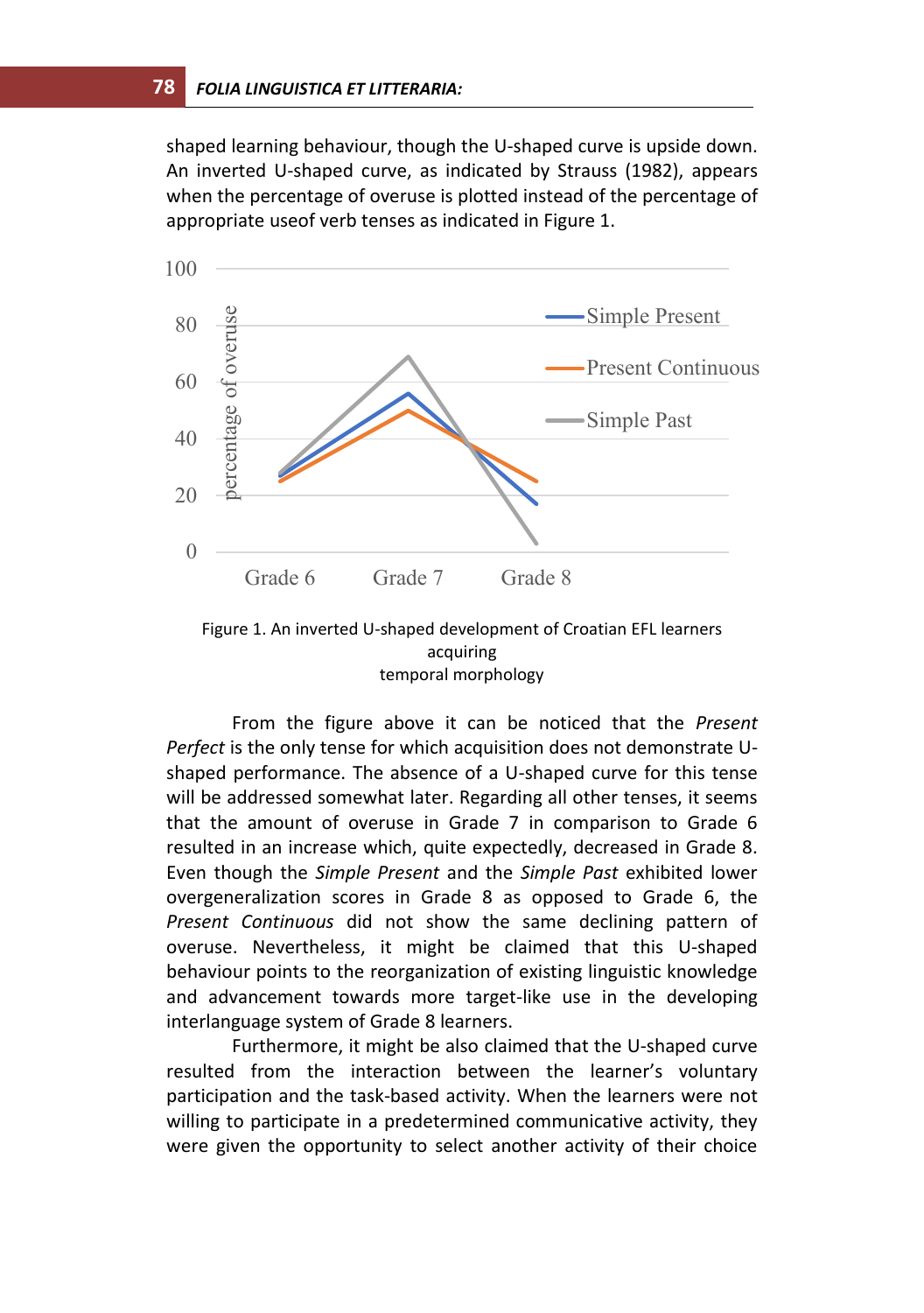since their participation in this study was voluntary. The learners mostly avoided the questionnaire which was designed to elicit the use of the *Present Perfect* which, due to only two cases of its overuse (Table 5), could not be captured as U-shaped behaviour (Figure 1).

Moreover, as previously indicated in section 4.3, the learners's selection of the communicative activity might have enabled more frequent suppliance in the use of particular verb tenses. It is most likely, for instance, that role-plays or chain stories provided more opportunities for a wider range of tenses to be used, thus likely causing a greater amount of overgeneralization in the learners' speech production, unlike questionnaires which, as already stated, were restricted in terms of tense suppliance. In addition, the duration of the activities might as well have had an impact on oral production: uninterrumpted flow of the communicative activity most probably provided more occasions for overuse.

### **6 Conclusion**

This study was conducted with the goal of providing better insight into the acquisition of tense-aspect morphology regarding the overuse of four verb tenses in the speech production of Croatian EFL learners. An attempt to answer two research questions has been made. The first question focused on overgeneralization types, whereas the second question dealt with their distribution across Grade 6, Grade 7, and Grade 8. Based on the findings, several conclusions have been drawn.

Examining the acquisition of verbal morphology, it can be noticed that the two most frequent types of overuse were the overgeneralization of the *Simple Present* and the *Simple Past*. Furthermore, it seems that Croatian learners showed the strongest associations between the *Simple Present* and the *Simple Past*. Namely, these verb tenses were the most commonly used environments in which the four types of overuse occurred with the *Simple Past* context slightly predominating over the *Simple Present*.

In order to fully understand how Croatian EFL learners acquire verbal morphology and thus restructure their grammatical knowledge while approximating toward the target language, the overgeneralized use of verb tenses should be investigated even further. The amount of overuse in relation to different types of task-based acitivities should also be examined. What is more, the expression of morphological features should be examined from the point of a single time reference (the past-present-future time) with special empasis on the acquisition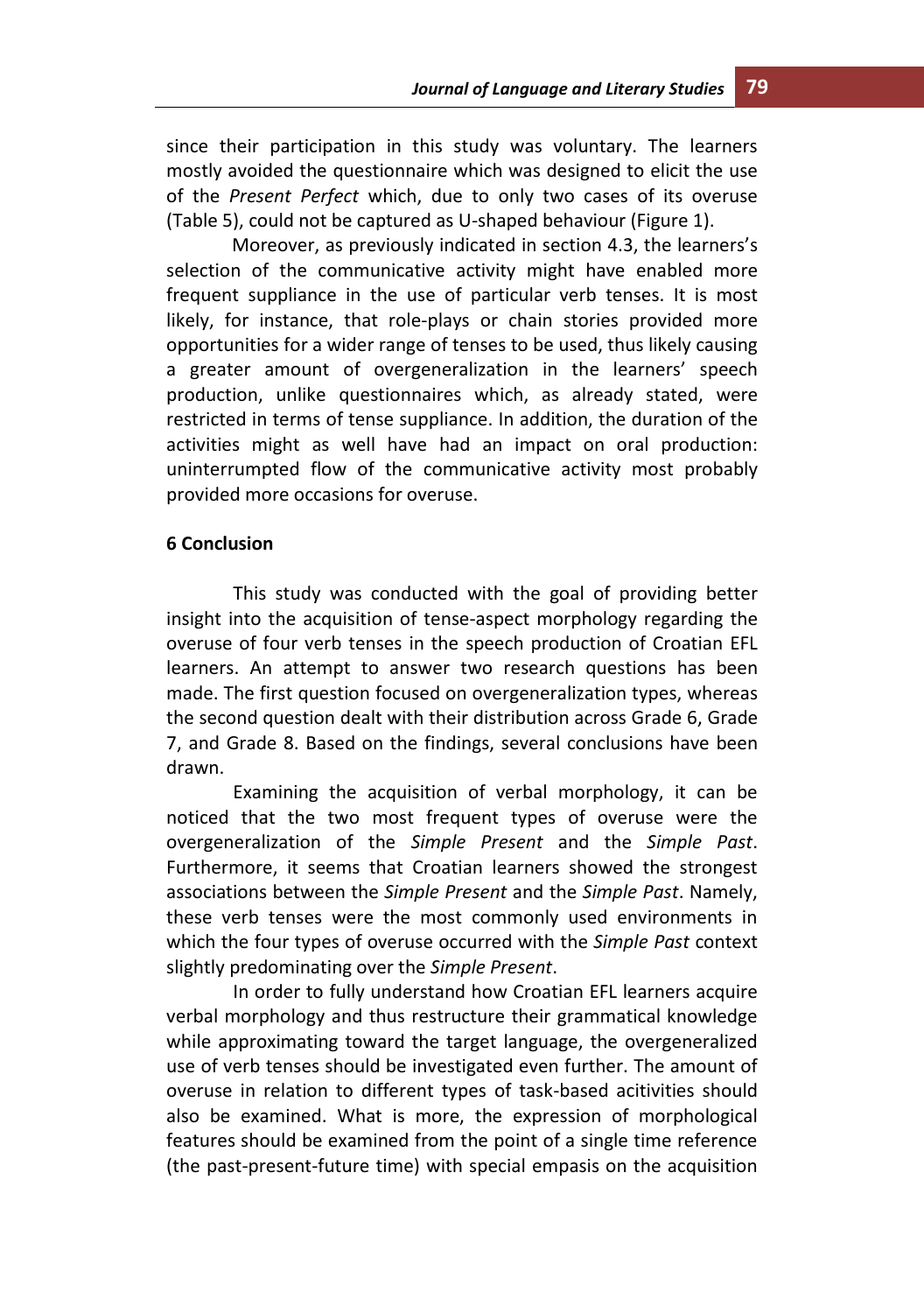of those verb tenses which differ between Croatian and English (e.g. the *Simple Present* vs. the *Present Continuous*, the *Simple Past* vs. the *Present Perfect*) regarding the rules of their use. This aspect of temporal acquisition should further be investigated from the angle of the national curriculum and possibly examined as a case-study, thus observing patterns of interlanguage morphosytactic development across different proficency levels considering the impact of affective factors on FL learning. This should be done to obtain a potentially more detailed account of the expression of temporality.

#### **References:**

- Ajduković, Marina and Vladimir Kolesarić. *Ethical Code for Research with Children.* Zagreb: Croatian Government's Council for Children. State Office for the Protection of Family, Maternity and Youth, 2003.
- Bardovi-Harlig, Kathleen. "Another Piece of the Puzzle: The Emergence of the Present Perfect." *Language Learning* 47.3 (1997): 375– 422.
- Bardovi-Harlig, Kathleen. "From Morpheme Studies to Temporal Semantics: Tense-Aspect Research in SLA." *Studies in Second Language Acquisition* 21.3 (1999): 341–382.
- Bardovi-Harlig, Kathleen. *Tense and Aspect in Second Language Acquisition: Form, Meaning and Use.* Oxford: Oxford University Press, 2000.
- Brown, Roger. *A first language: the early stages*. Cambridge, MA: Harvard University Press, 1973.
- Cazden, Courtney Borden. "The acquisition of noun and verb inflections." *Child Development* 39 (1968): 433–448.
- Council of Europe. *Common European Framework of Reference: Learning, Teaching, Assessment.* Cambridge: Cambridge University Press, 2001.
- Croatian Ministry of Science, Education and Sports. *Croatian National Educational Standard, 2006.*htttps://mzo.hr. 12 October 2017.
- Ellis, Rod. *The Study of Second Language Acquisition*. Oxford: Oxford Univeristy Press, 2008.
- Filipović, Rudolf. *An Outline Of English Grammar.* Zagreb: Školska knjiga, 1969.
- Harmer, Jeremy. *The Practice of English Language Teaching.* 4th edition. Harlow: Pearson Longman, 2007.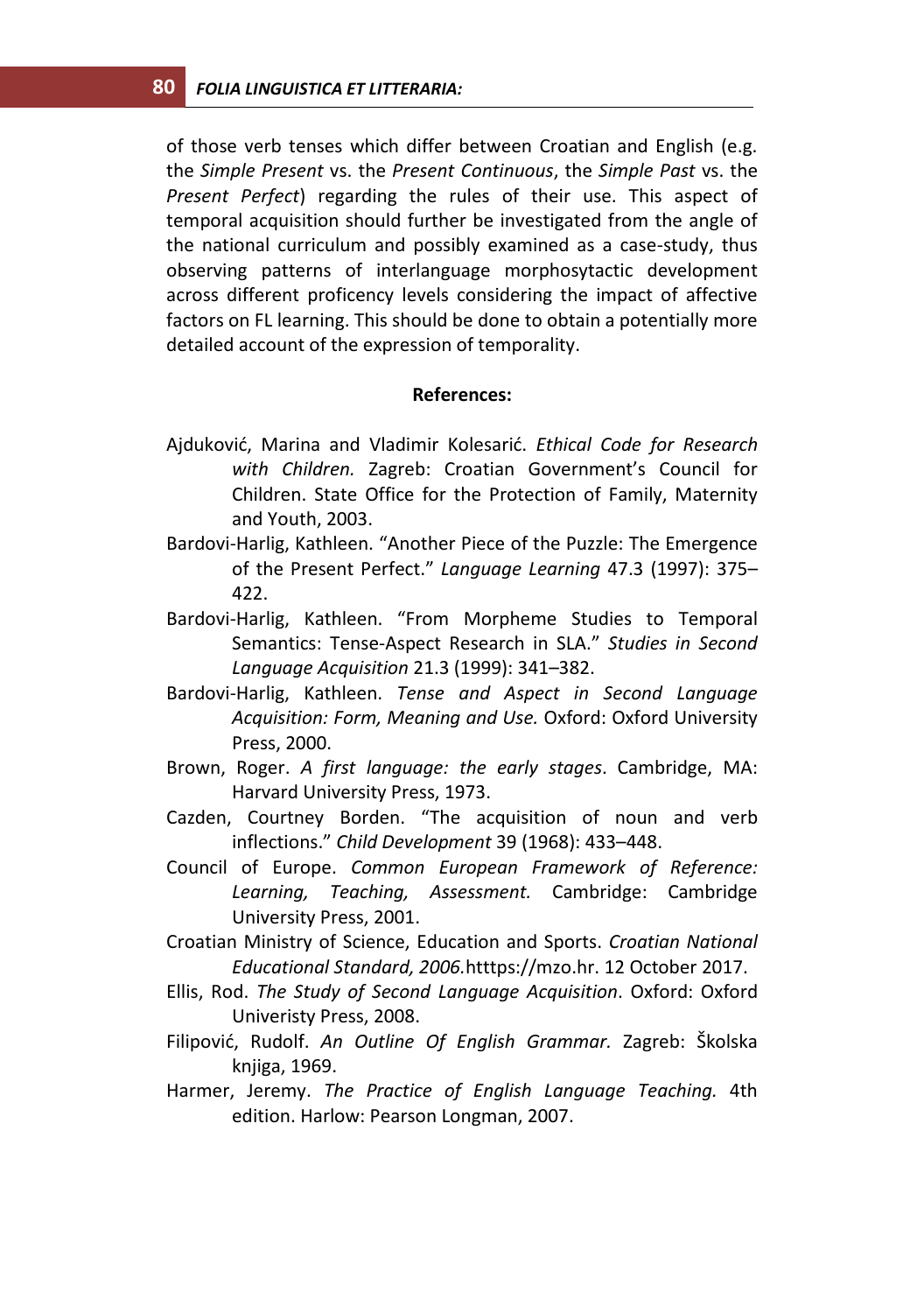- Ibáñez, Úrsula Fontana. *A morpheme order study based on an EFL learner corpus: A focus on the Dual mechanism*. MA Dissertation. University of Granada, 2013.
- Jain, Sanjay and Frank Stephan. "Some Recent Results in U-Shaped Learning." *Theory and Applications of Models of Computation.* Ed. Jin-Yi, Cai, Barry Cooper and Angsheng Li. Springer, 2006. 1–11.
- Klein, Wolfgang. "The acquisition of English." *The Acquisition of Temporality in a Second Language.* Ed. Dietrich Rainer, Wolfgang Klein and Colette Noyau. Amsterdam: John Benjamins, 1995. 31–70.
- Klippel, Friederike. *Keep Talking.* Cambridge: Cambridge University Press, 1984.
- Leech, Geoffrey. *Meaning and the English Verb*. 3rd edition. London: Longman, 2004.
- McLaughlin, Barry and Roberto Heredia. "Information-processing approaches to research on second language acquisition and use." *Handbook of second language acquisition.* Ed. William C. Ritchie and Tej K. Bhatia. New York: Academic Press, 1996. 213–28.
- Ortega, Lourdes. *Understanding Second Language Acquisition*. London: Hodder Education, 2009.
- Pica, Teresa. "Linguistic simplicity and learnability: implications for language syllabus design." *Modelling and assessing second language acquisition.* Ed. Kenneth Hyltenstam and Manfred Pienemann. Clevedon, UK: Multilingual Matters, 1985. 137–51.
- Schmidt, Richard. "Interaction, acculturation, and the acquisition of communicative competence: a case study of an adult." *Sociolinguistics and language acquisition.* Ed. Nessa Wolfson and Elliot Judd. Rowley, MA: Newbury House, 1983. 137–74.
- Semren, Mirjana. "A Longitudinal Study of the Acquisition of Verbal Morphology in the EFL Classroom." *ELOPE* 14.1 (2017): 55–74.
- Sharwood Smith, Michael and Eric Kellerman. "The interpretation of second language output." *Transfer in language production.* Ed. Hans-Wilhelm Dechert and Manfred Raupach. Norwood, NJ: Ablex, 1989. 217–36.
- Shirai, Yasuhiro. "U-shaped behaviour in L2 acquisition." *Variability in second language acquisition: Proceedings of the Tenth Meeting of the Second Language Research Forum*. Ed. Hartmut Burmeister and Patricia Rounds. Vol 2. Eugene, OR: Department of Linguistics, University of Oregon, 1990. 685– 700.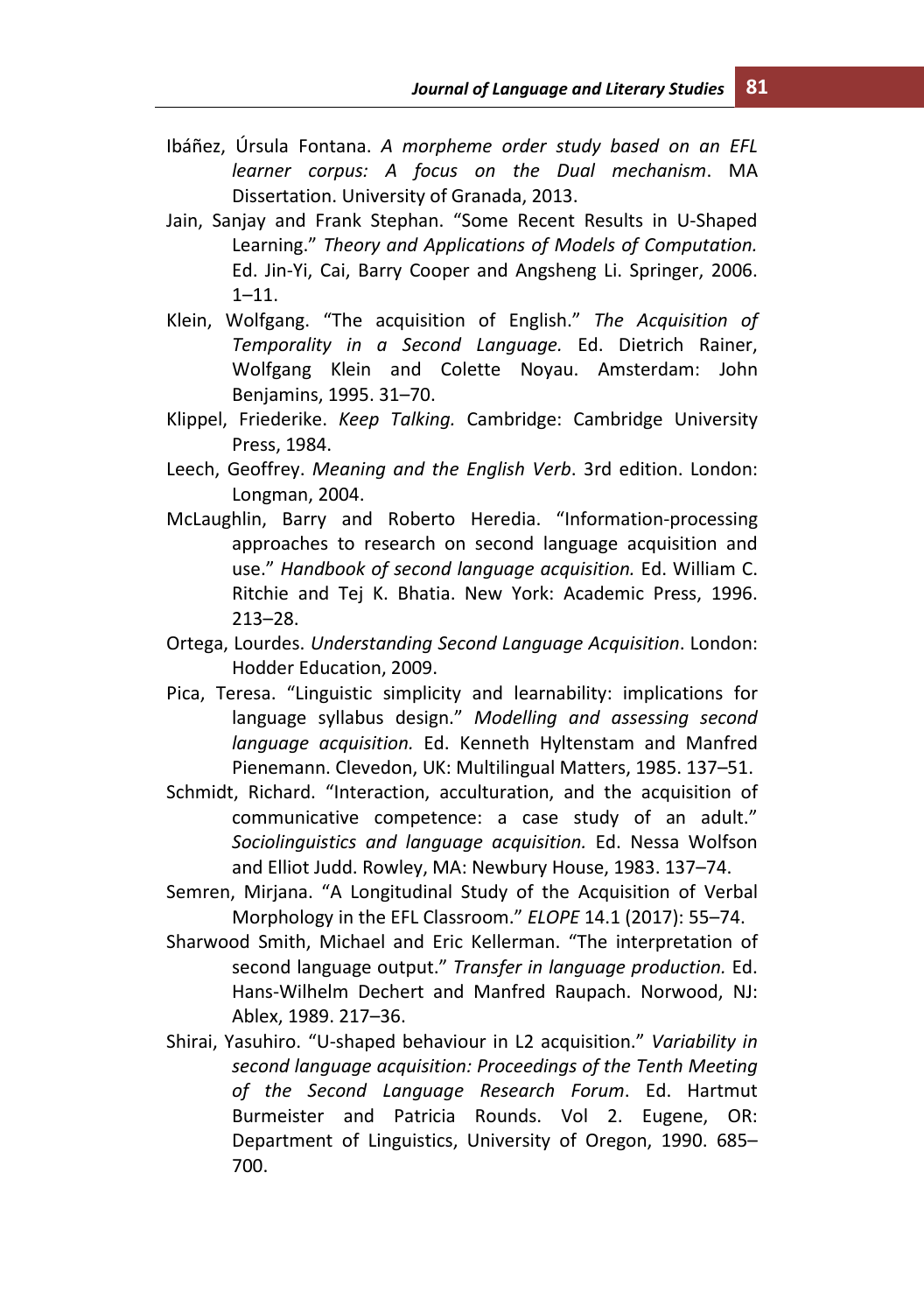- Strauss, Sidney. "Introduction." *U-Shaped Behavioral Growth*. Ed. Sidney Strauss and Ruth Stavy. New York: Academic Press, 1982. 1–9.
- Swan, Michael. *Practical English Usage.* 3rd edition. Oxford: Oxford University Press, 2009.
- Thornbury, Scott. *How to Teach Speeking.* Harlow, England: Longman, 2005.
- Ur, Penny. *Five-Minute Activities.* Cambridge: Cambridge University Press, 1992.
- Ur, Penny. *A Course in Language Teaching: Practice and theory.* Cambridge: Cambridge University Press, 2012.

## **UVID U USVAJANJE GLAGOLSKE MORFOLOGIJE: LONGITUDINALNO ISTRAŽIVANJE MEĐUJEZIČNOG RAZVOJA HRVATSKIH UČENIKA ENGLESKOGA KAO STRANOGA JEZIKA**

Ovaj rad istražuje usvajanje glagolske morfologije u međujeziku hrvatskih učenika engleskoga kao stranoga jezika. Usvajanje četiriju glagolskih vremena (the *Simple Present Tense*, the *Present Continuous Tense*, the *Simple Past Tense,* the *Present Perfect Tense*) longitudinalno se promatralo kod skupine 20 istih učenika osnovne škole tijekom tri godine učenja (šesti, sedmi i osmi razred). Usvajanje glagolskih vremena proučavalo se s posebnim osvrtom na preuopćavanje (eng. *overgeneralization*) (Bardovi-Harlig 2000). Uporaba pojedinog glagolskog vremena analizirana je s obzirom na distribuciju njegove preuopćene uporabe u okruženju preostalih glagolskih vremena. Istraživanje je provedeno na uzorku koji se sastoji od prijepisa 36 zvučnih zapisa dijelova razredne interakcije. Prosječna duljina snimke je 15 minuta. Govorna produkcija učenika poticala se različitim komunikacijskim aktivnostima usmjerenim na zadatak (eng. *task-based activities*) (Harmer 2007, Thornbury 2005, Ur 2012). Dobiveni rezultati upućuju da je *Simple Present* najučestalije preuopćavano glagolsko vrijeme*.* Rezultati istraživanja također otkrivaju da učenici sedmog razreda najčešće preuopćavaju glagolska vremena.

**Ključne riječi:** glagolska morfologija, međujezik, glagolska vremena, preuopćavanje, komunikacijske aktivnosti.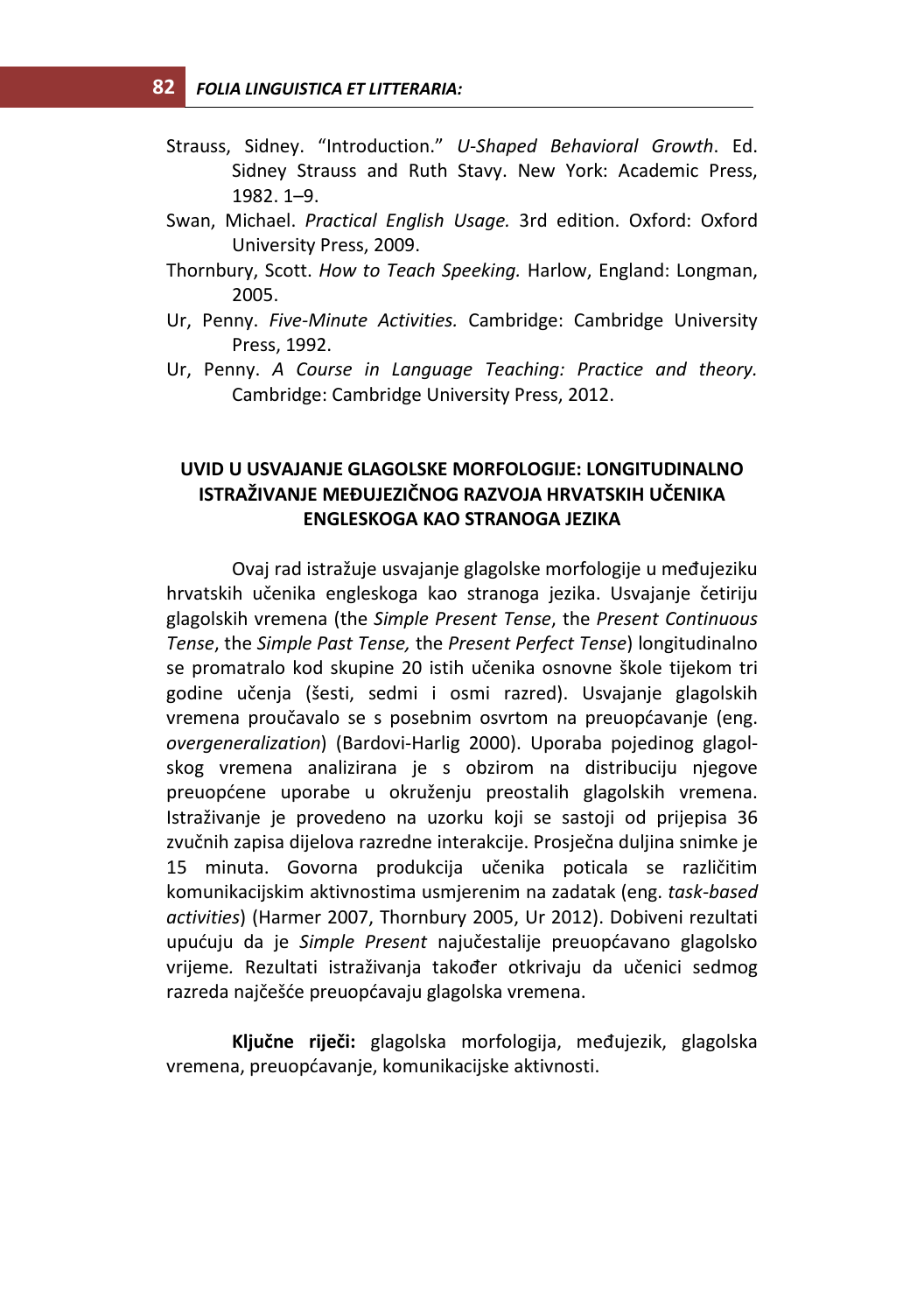## **APPENDIX 1**

Grade 6 TASK: *Guess the lie Step 1:* Write five sentences about: - your house

- your family
- your friends
- your school
- something of your own choice

Include two false things.

*Step 2:* Read to the class your sentences. *Step 3*: The rest of the class has to guess the lie. The class is allowed to ask you some questions after the story. Answer the questions with YES/NO. Ask questions and try to guess what has the pupil lied about!

## **APPENDIX 2**

Grade 8

TASK: *Fashion discussion*

*Step 1:* You are pupil A. Read the questions. Do not show these to pupil B.

*Step 2:* Ask pupil B some or all of these questions.

- 1) Do you like fashion?
- 2) What do you think of the fashion industry?
- 3) Are you a fashion victim/slave to fashion?
- 4) How does fashion affect your life?
- 5) How important is fashion today compared with in the past?
- 6) What are the bad things about fashion?
- 7) When was the last time you went shopping? What did you buy?
- 8) Who are the most fashionable teachers in our school?
- 9) Can you be a friend to someone who has a terrible sense of fashion?
- 10) Do you have a favourite fashion designer?
- 11) What area of fashion interests you most clothes, hair, shoes, cosmetics, accessories, etc.?
- 12) Do you have your own fashion or follow the crowds?
- 13) Have you ever bough something you didn't need?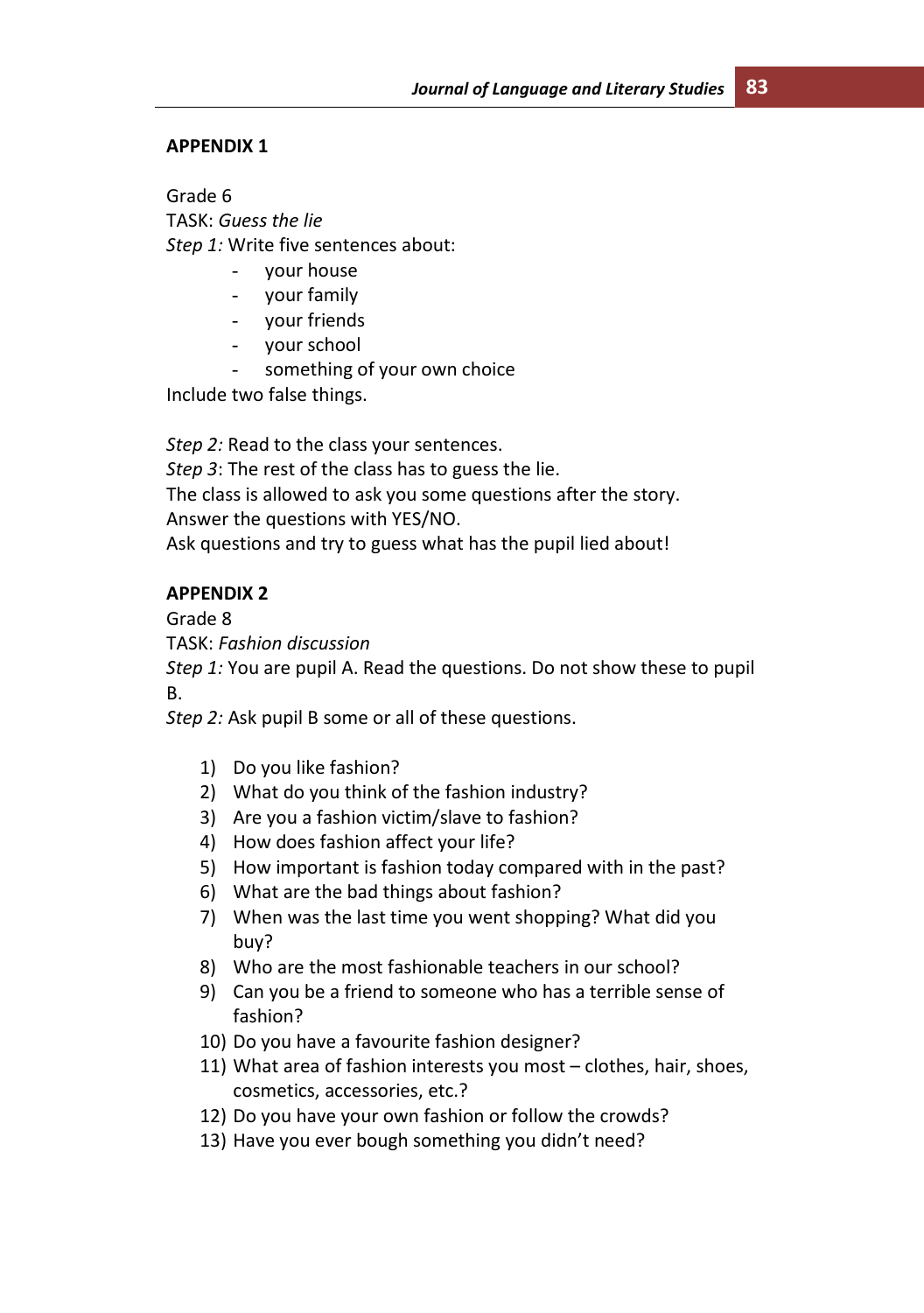#### **APPENDIX 3**

Grade 7

TASK: *Chain story*

*Step 1:* The teacher writes one word on the board and calls the first pupil to invent a sentence using the word written on the board.

*Step 2:* Then, the teacher writes another word and the next pupil invents one other sentence trying to connect it with the previous sentence.Encourage your pupils to be inventive and to make up a funny story!

| STORY 1         | STORY 2          |
|-----------------|------------------|
| <b>EARLY</b>    | <b>MONDAY</b>    |
| <b>MAN</b>      | <b>MORNING</b>   |
| <b>SEE</b>      | <b>TEACHER</b>   |
| YESTERDAY       | <b>GIRL</b>      |
| <b>WEAR</b>     | <b>PARK</b>      |
| <b>TWO</b>      | <b>ICE CREAM</b> |
| <b>QUICKLY</b>  | <b>ANGRY</b>     |
| RAIN            | <b>TUESDAY</b>   |
| <b>STREET</b>   | <b>CINEMA</b>    |
| <b>ANIMAL</b>   | <b>BEFORE</b>    |
| <b>CRAZY</b>    | <b>BIRTHDAY</b>  |
| <b>BIG</b>      | <b>BOYFRIEND</b> |
| <b>BANANAS</b>  | SAD              |
| POLICE CAR      | <b>WRITE</b>     |
| <b>FALL</b>     | LIKE             |
| <b>LEG</b>      | <b>PHONE</b>     |
| <b>HOSPITAL</b> | GO OUT           |
| <b>FLOWERS</b>  | <b>HANDS</b>     |
| <b>HAPPY</b>    | <b>KISS</b>      |
| <b>AFTER</b>    | <b>BEAUTIFUL</b> |
| <b>HOME</b>     | <b>TOGETHER</b>  |
| <b>TIRED</b>    | <b>YEARS</b>     |

#### **APPENDIX 4**

Grade 8

TASK: *The money questionnaire Step 1:* In pairs, ask and answer the following questions. Provide detailed answers. Use the cues to make questions. Make questions using the Present Perfect.